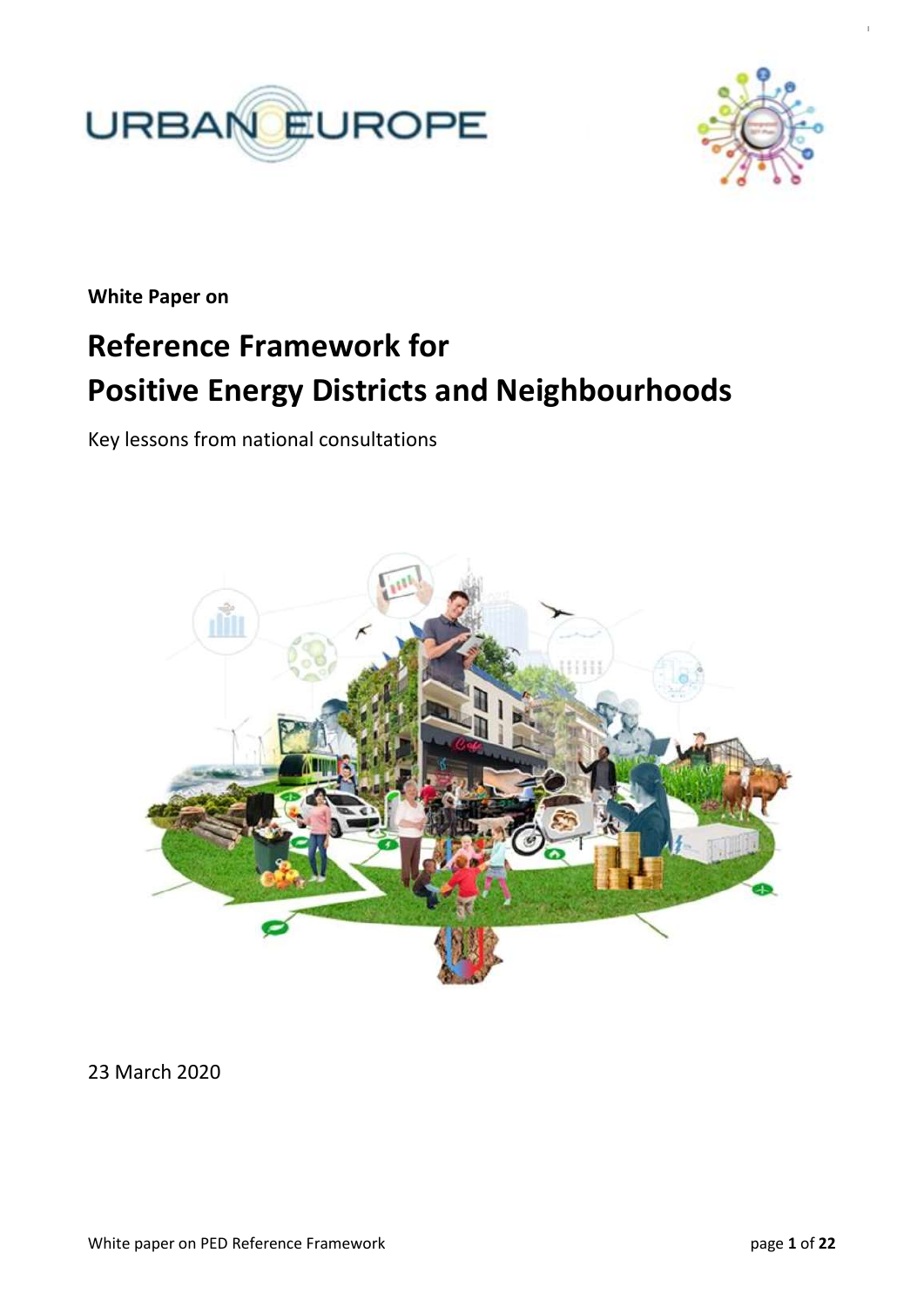

#### **White Paper on PED Reference Framework for Positive Energy Districts and Neighbourhoods**

Publication prepared by JPI Urban Europe and SET-Plan 3.2 Programme on Positive Energy Districts Austrian Research Promotion Agency Sensengasse 1 1090 Vienna Austria

Coordination: Christoph Gollner (christoph.gollner@ffg.at)

Authors:

Robert Hinterberger, NEW ENERGY Capital Invest GmbH Christoph Gollner, Austrian Research Promotion Agency Margit Noll, Austrian Research Promotion Agency Susanne Meyer, Austrian Institute of Technology Hans-Günther Schwarz, Austrian Federal Ministry for Climate Action, Environment, Energy, Mobility, Innovation and Technology

Manuscript completed on 23 March 2020.

Cite as follows JPI Urban Europe / SET Plan Action 3.2 (2020). White Paper on PED Reference Framework for Positive Energy Districts and Neighbourhoods. https://jpi-urbaneurope.eu/ped/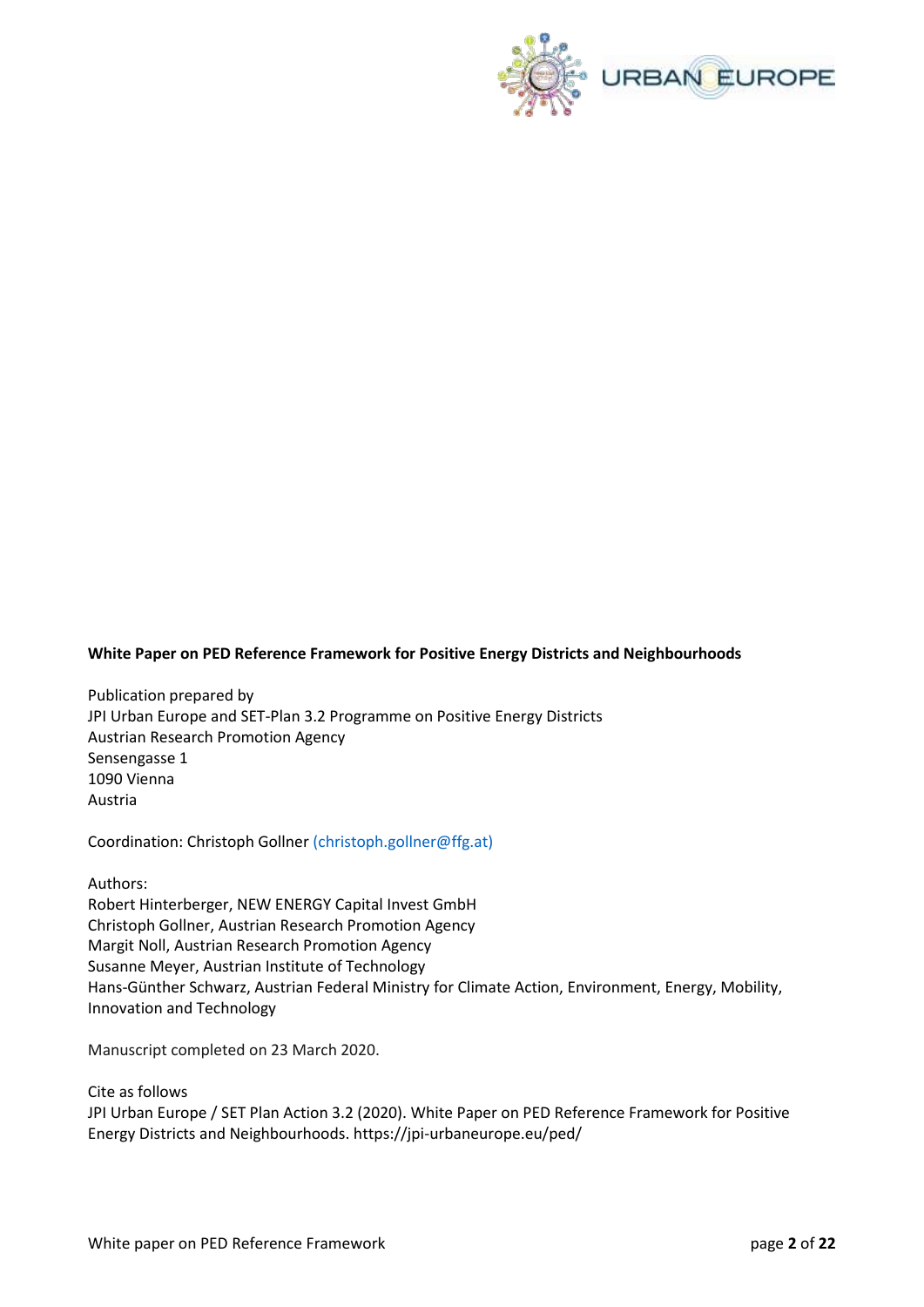

# **Table of Contents**

| 1              |     |                                                                      |                                                                                      |  |
|----------------|-----|----------------------------------------------------------------------|--------------------------------------------------------------------------------------|--|
| $\overline{2}$ |     |                                                                      |                                                                                      |  |
| 3              |     |                                                                      |                                                                                      |  |
|                | 3.1 |                                                                      |                                                                                      |  |
|                | 3.2 |                                                                      | Framework Definition of PED/PENs and their functions in the regional energy system 6 |  |
|                |     | 3.2.1                                                                |                                                                                      |  |
|                |     | 3.2.2                                                                |                                                                                      |  |
|                |     | 3.2.3                                                                |                                                                                      |  |
|                | 3.3 |                                                                      |                                                                                      |  |
| 4              |     |                                                                      |                                                                                      |  |
| 5              |     |                                                                      |                                                                                      |  |
|                | 5.1 |                                                                      |                                                                                      |  |
|                | 5.2 |                                                                      |                                                                                      |  |
|                | 5.3 | Feedback regarding calculation methodologies and system boundaries16 |                                                                                      |  |
|                | 5.4 |                                                                      |                                                                                      |  |
| 6              |     |                                                                      |                                                                                      |  |
|                | 6.1 |                                                                      |                                                                                      |  |
|                | 6.2 |                                                                      |                                                                                      |  |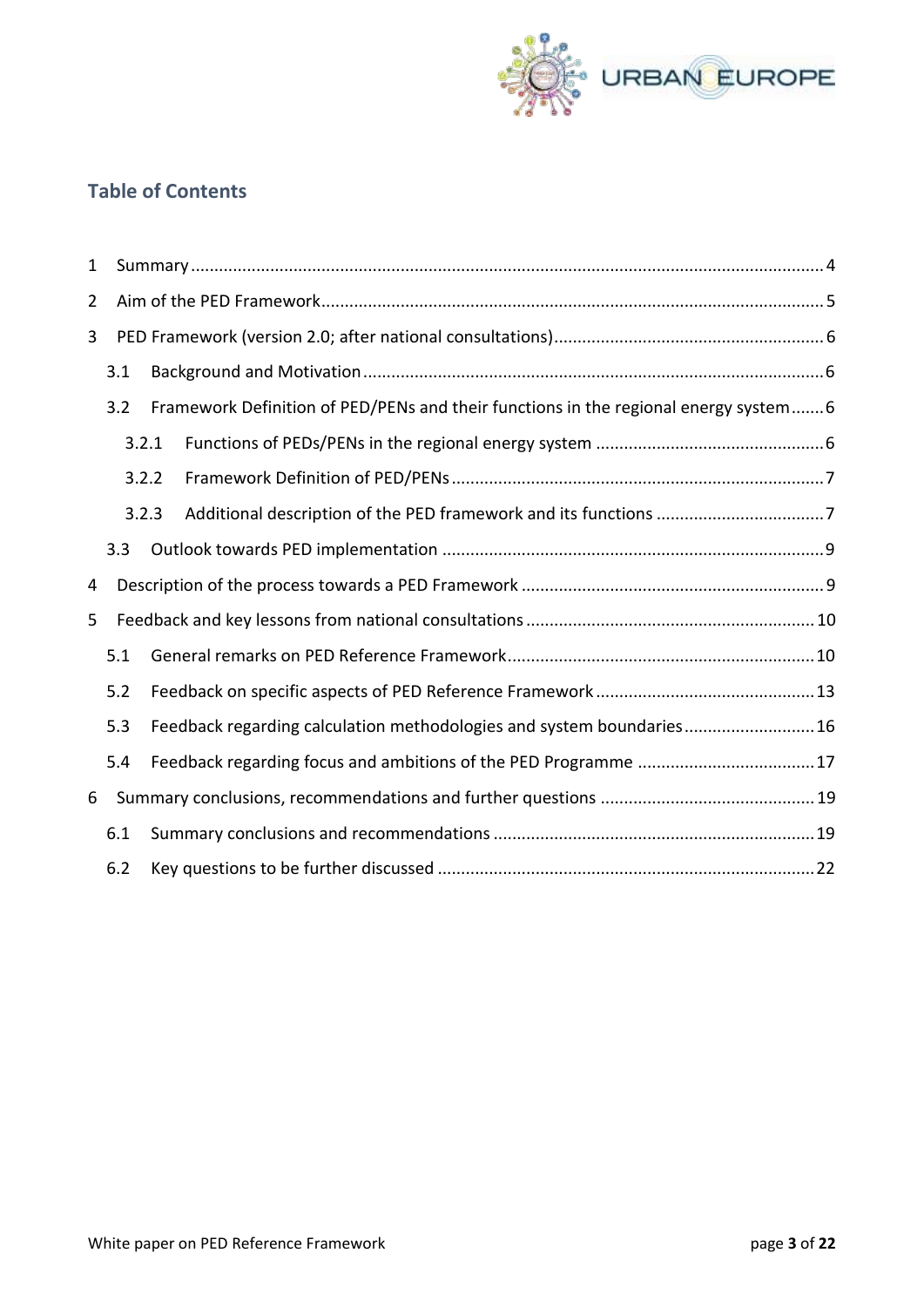

# **1 Summary**

The PED Programme is a mission-oriented transnational R&I funding programme<sup>1</sup>, which results from the European SET Plan and is being implemented by the JPI Urban Europe<sup>2</sup>. It has the ambition to realise a holistic implementation process towards 100 Positive Energy Districts and Neighbourhoods in Europe, including technological, spatial, regulatory, financial, legal, ecological, social and economic perspectives in order to provide sustainable urban development as well as quality of life and affordability in the urban environment. As a basis for such implementation measures, a common **reference framework for Positive Energy Districts and Neighbourhoods** has been elaborated with the aim to anticipate the various dimensions and aspects related to the realisation of PEDs.

This reference framework aims at aligning different approaches towards the implementation of energy and climate strategies in the urban context in order to both, consider different pre-conditions, and create a joint vision at the same time. As the PED Programme aims at a strong involvement of supporting countries and stakeholders on national level, it has the ambition to ensure this involvement also in the process of developing the PED Reference Framework.

Therefore, an outline of a PED Reference Framework (version 1.0) had been developed along those lines and put forward for national consultations and reflections. The respective national consultations aimed to perform a 'reality-check' of the identified PED Reference Framework with key stakeholders, raise awareness for the holistic strategy pursued in the PED Programme, and prepare national actors for joint implementation measures.

Within these national consultations, the PED Reference Framework proposed by the PED Programme Management has been discussed and acknowledged widely. As a result, the reference framework definition for PED/PENs is as follows:

*"Positive Energy Districts are energy-efficient and energy-flexible urban areas or groups of connected buildings which produce net zero greenhouse gas emissions and actively manage an annual local or regional surplus production of renewable energy. They require integration of different systems and infrastructures and interaction between buildings, the users and the regional energy, mobility and ICT systems, while securing the energy supply and a good life for all in line with social, economic and environmental sustainability."* 

Furthermore, important questions have been raised during the national consultations, including issues concerning calculation methodologies, system boundaries as well as focus and ambitions of the PED programme. In particular, questions regarding the three main functions, the target of PED/PENs, guiding principles and enablers have been picked up and further discussed by national stakeholders.

In addition, it became apparent that there is a need for closer cooperation with other SET Plan actions. As an example, the energy flexibility function in the PED Reference Framework is closely linked to the flexibility concept defined in the implementation plan of SET Plan Action 4 *("Increase the resilience and security of the energy system")*.

**On the basis of this "White Paper" and PED Framework version 2, the PED Programme invites experts and representatives of "problem-owners" to discuss and co-create strategies and structure of operationalizing the proposed PED Framework.**

1

<sup>1</sup> https://setis.ec.europa.eu/implementing-integrated-set-plan/smart-solutions-consumers-ongoing-work

<sup>2</sup> https://jpi-urbaneurope.eu/ped/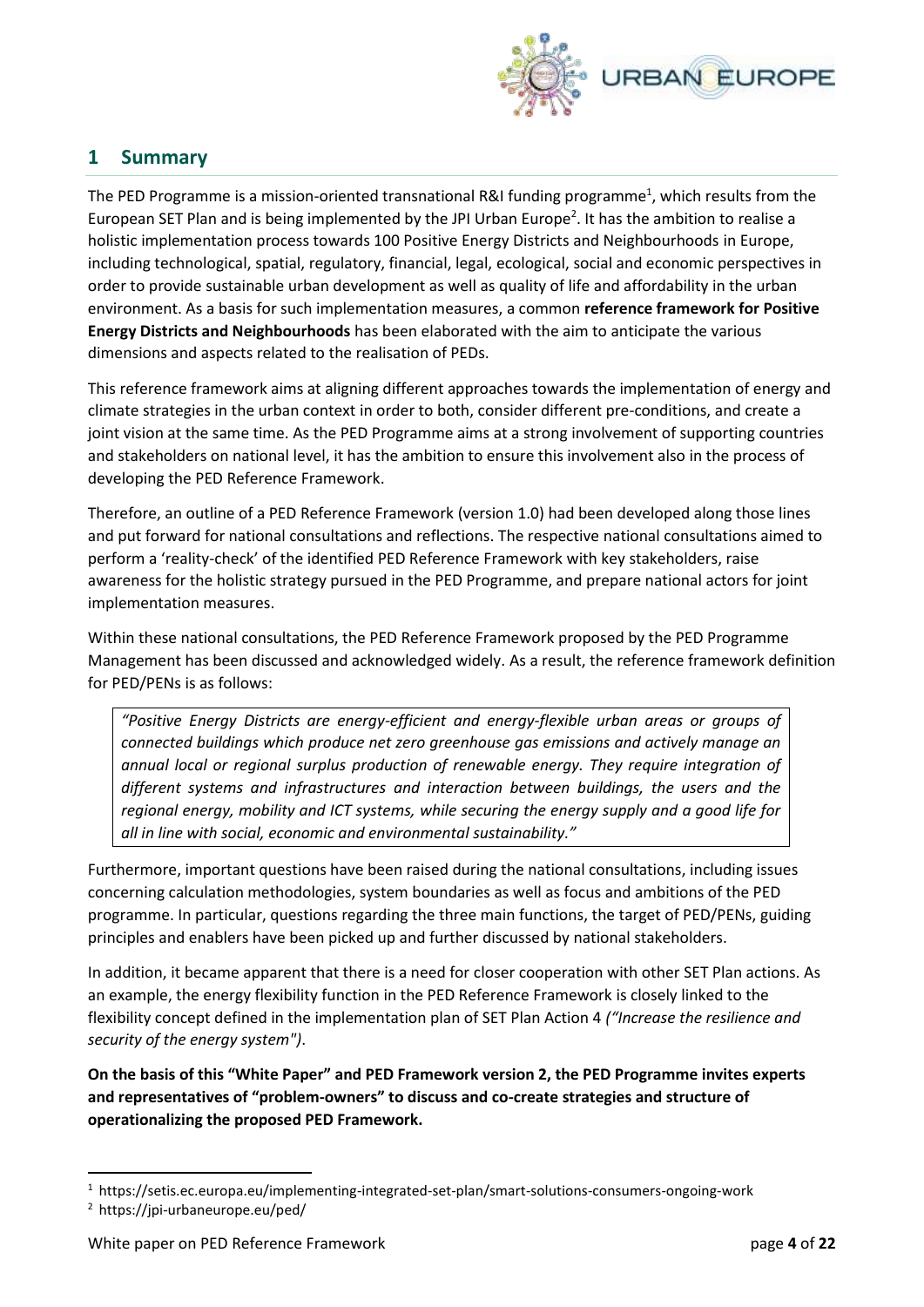

# **2 Aim of the PED Framework**

The PED Programme has the ambition to realise a holistic implementation process towards 100 Positive Energy Districts and Neighbourhoods including technological, spatial, regulatory, financial, legal, ecological, social and economic perspectives in order to provide sustainable urban development as well as quality of life and affordability in the urban environment. As a basis for such implementation measures, a common **reference framework for Positive Energy Districts and Neighbourhoods** has been elaborated with the aim to anticipate the various dimensions and aspects related to the realisation of PEDs.

There is a wide range of different approaches towards implementing energy and climate strategies in the urban context, a fact evidenced not least by mapping and consulting activities of the PED Programme, such as compiling the "Booklet of Positive Energy Districts in Europe"<sup>3</sup>, the PED Programme Cities Workshop<sup>4</sup>, collaboration with H2020 Lighthouse projects, and consultations with stakeholders on national and European levels.

A joint PED Reference Framework aims at aligning these different approaches in order to both, consider different pre-conditions, and create a joint vision at the same time. As the PED Programme aims at a strong involvement of supporting countries and stakeholders on national level, it seeks to ensure this involvement also in the process of developing the PED Reference Framework.

One crucial reason for this involvement is that our priorities need to correspond to those of urban practitioners and to global as well as European energy and urban policies, in order to allow for viable implementation processes, which take account of national/geographical diversity and different preconditions for PED implementation in the European context. This is why the process of formulating a PED Reference Framework:

- (1) strongly builds upon wide stakeholder consultations and dialogues;
- (2) connects to ongoing policy and strategy debates, in particular the implementation of Agenda 2030 SDGs, the Urban Agenda for the EU or the National Energy and Climate Plans;
- (3) considers results and learnings from first PED-related projects and other projects with regard to sustainable urbanization (e.g. H2020 Lighthouse projects or JPI Urban Europe ENSCC projects).

The outline of the PED Reference Framework has been developed along those lines and put forward for national consultations and reflections.

These national consultations pursued the following aims:

- to perform a 'reality-check' of the identified PED Reference Framework with key stakeholders,
- to raise awareness for the holistic strategy pursued in the PED Programme, in the national R&I communities, related sectoral policy fields and in cities, if possible going beyond those actors already involved in the programme and projectssupport alignment with national Smart City, energy transition and sustainability strategies programmes as well as urban policies and cities' strategies
- to prepare national actors for joint implementation measures.

**.** 

<sup>&</sup>lt;sup>3</sup> https://jpi-urbaneurope.eu/app/uploads/2019/04/Booklet-of-PEDs\_JPI-UE\_v6\_NO-ADD.pdf; this current version will be updated regularily

<sup>4</sup> https://jpi-urbaneurope.eu/news/short-review-ped-programme-cities-workshop-towards-a-european-positiveenergy-cities-network/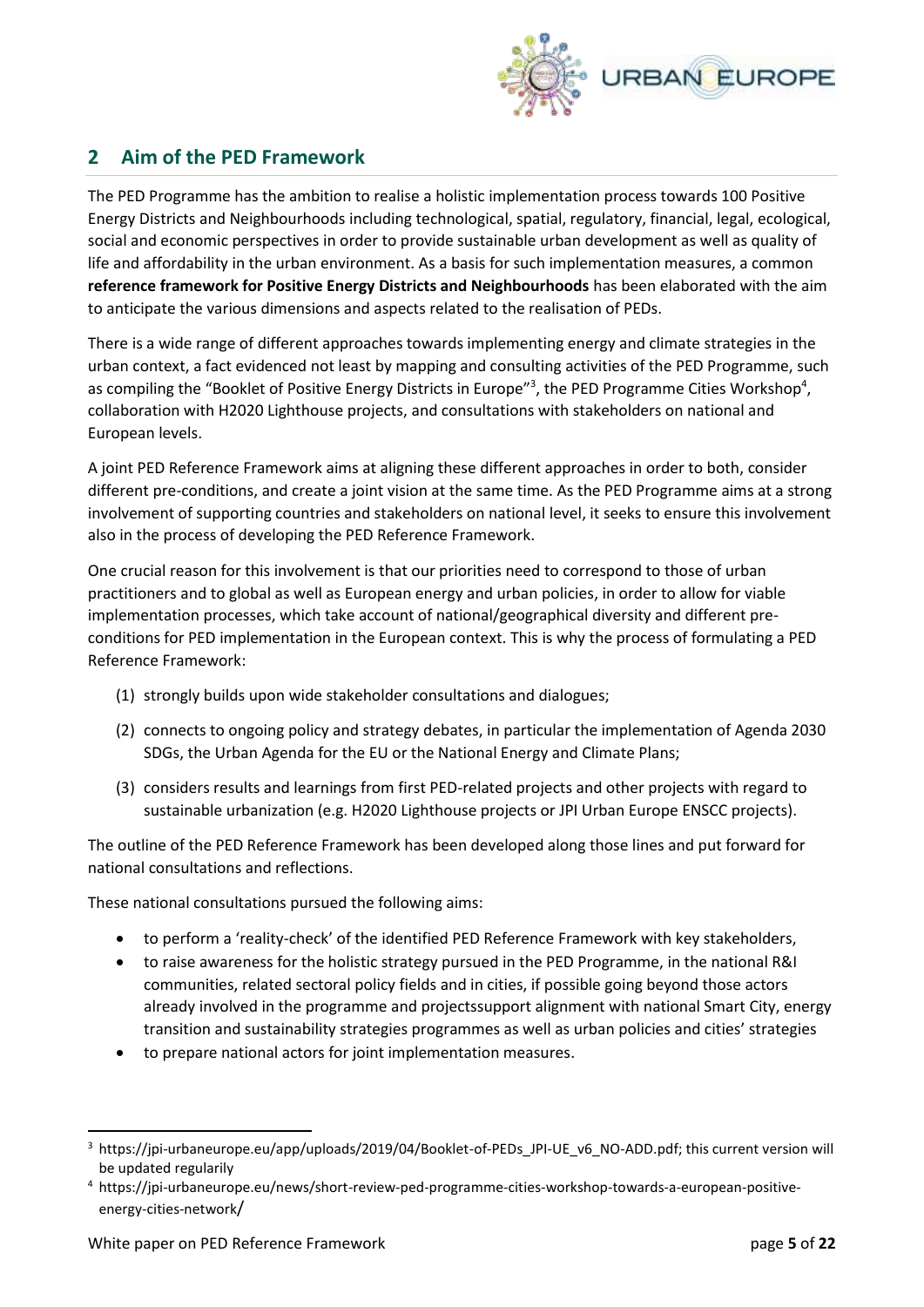

# **3 PED Framework (version 2.0; after national consultations)**

# **3.1 Background and Motivation**

In our globalised world, cities are the hubs of communication, commerce and culture. They consume more than two-thirds of the world's energy and account for more than 70% of global CO<sub>2</sub> emissions. **Urban areas are among the main originators of climate change**, as urban activities are major sources of greenhouse gas emissions.

What our cities do individually and in union can therefore set the agenda for a sustainable future. Being on the frontlines of global climate change in this way, cities are also well-positioned to play a leadership role in **driving global action** to address it.

The Implementation Working Group on Smart Cities<sup>5</sup> of the Strategic Energy Technology Plan for Europe (SET Plan)<sup>6</sup> was established in October 2018 with the mission to bring about 100 urban districts or neighbourhoods in Europe by 2025<sup>7</sup> with a clear commitment to sustainability, liveability and going beyond carbon neutrality by becoming energy positive. Such "**Positive Energy Districts/Neighbourhoods**" (PED/PENs) could be new developments, but should also implement ambitious solutions for urban district renewal. About 20 European countries are currently participating in this initiative, which also involves problem owners, as well as key stakeholders from industry.

# **3.2 Framework Definition of PED/PENs and their functions in the regional energy system**

#### **3.2.1 Functions of PEDs/PENs in the regional energy system**

In honouring the economic, cultural and climate-related diversity of European countries and cities, a definition for such PED/PENs should not be just an algorithm for calculating the input and output of energy, but rather a framework, which outlines the three most important **functions of urban areas in the context of their urban and regional energy system**. The first obvious requirement is that PEDs should ultimately **rely on renewable energy only (energy production function)**, which is one of the main contributions towards climate neutrality. Secondly, they should make energy efficiency as one of their priorities in order to best **utilise the renewable energies available (energy efficiency function)**. Thirdly, as urban areas are bound to be among the largest consumers of energy, PED/PENs need to make sure that they act in a way which is **optimally beneficial for the energy system (energy flexibility function)** (*see Figure 1*).

Based on such a basic framework, cities should be able to **optimise the different functions and guiding principles against one another**, in order to find a balance, which can best represent the renewable energy resources available in their respective climate zone, together with their specific ambitions and needs.

When developing PEDs, the specific situation of the city should be taken into account (e.g. density, type of buildings, available local renewable energy resources).

**.** 

<sup>5</sup> https://jpi-urbaneurope.eu/ped

<sup>6</sup> https://setis.ec.europa.eu

<sup>&</sup>lt;sup>7</sup> https://setis.ec.europa.eu/system/files/setplan\_smartcities\_implementationplan.pdf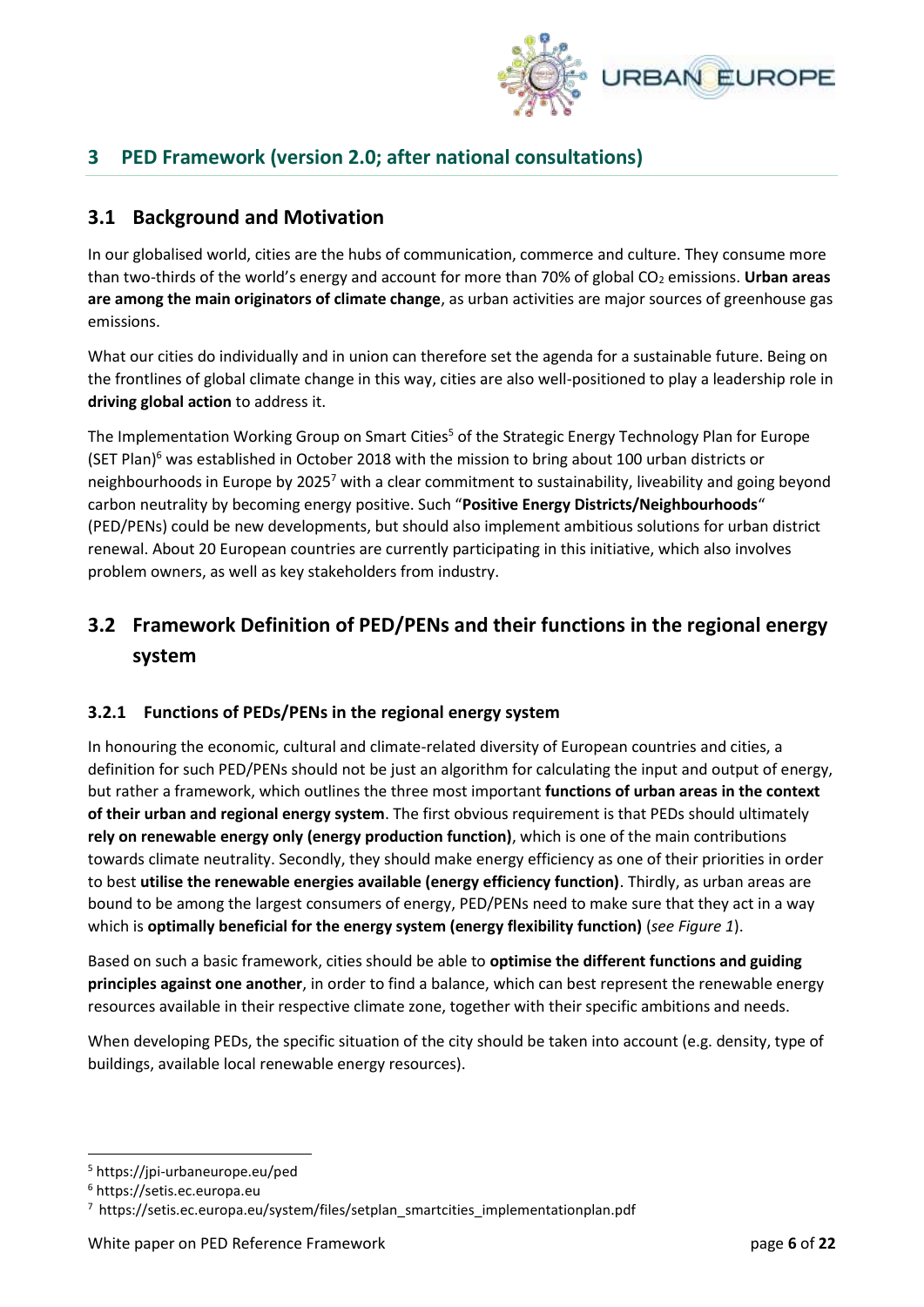

# **PED Framework: Functions of PED/PENs** in the regional energy system



*Figure 1: Functions of PED/PENs in the regional energy system* 

### **3.2.2 Framework Definition of PED/PENs**

Therefore, a framework for PED/PENs could be defined as follows:

"Positive Energy Districts are energy-efficient and energy-flexible urban areas or groups of connected buildings which produce net zero greenhouse gas emissions and actively manage an annual local or regional surplus production of renewable energy. They require integration of different systems and infrastructures and interaction between buildings, the users and the regional energy, mobility and ICT systems, while securing the energy supply and a good life for all in line with social, economic and environmental sustainability."

#### **3.2.3 Additional description of the PED framework and its functions**

The three main functions, the target, guiding principles and enablers are described more in detail below.

#### **1. Energy Efficiency Function**

The aim is an optimal reduction of energy consumption within the PED/PENs, balancing out the needs of the different sectors, building infrastructure, the use of energy, settlement typology, as well as transport and mobility. Due to its relevance, not only new urban development areas but also the existing building stock needs to be addressed. As an example, mixed use settlements could be an effective instrument towards minimizing transportation needs. "Grey energy" will be considered via a life cycle approach and by assessing the energetic and ecological footprint of goods and services. Resource efficiency will be another important focus.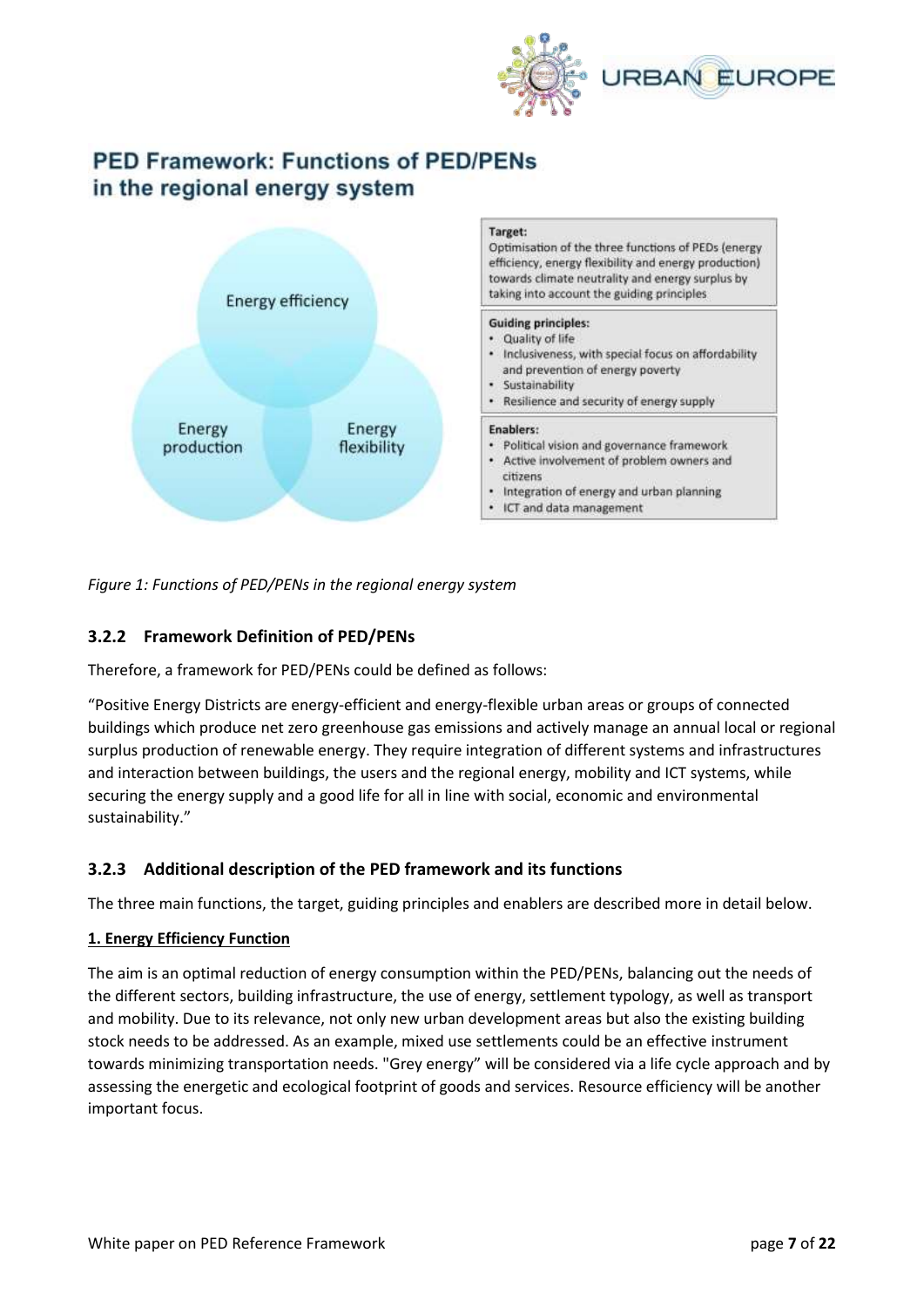

#### **2. Energy Flexibility Function**

The main roles and functions of PEDs regarding energy flexibility are

- to actively contribute to the resilience and balancing of the regional energy system with the optimal benefit for the regional energy system in mind. With urban districts/neighbourhoods being among the main consumers of energy in the energy system, demand side management, sector coupling and storage are among the main instruments to achieve this goal.
- to manage any interactions between the urban district/neighbourhood and the regional energy system such as to enable carbon neutrality and 100% renewable energy in the local consumption and an additional surplus of renewable energy over the year.

#### **3. Energy Production Function (locally and regionally)**

Locally and regionally produced renewable energy will enable a substantial reduction of greenhouse gas emissions and ensure economic viability. Nevertheless, the local production of renewable energy is highly dependent on local and regional conditions and additionally on the chosen transformation paths for the transition of the regional and European energy system. In particular, the use of waste heat is encouraged.

#### *3.2.3.1 Target of PED/PENs*

Each PED/PEN will have to find its own optimal balance between energy efficiency, energy flexibility and local/regional energy production on its way towards climate neutrality and energy surplus, and will have to do so, by taking into account the guiding principles listed below.

#### *3.2.3.2 Guiding Principles for PED/PENs*

The development of PED/PENs should respect four guiding principles to make them attractive for cities and citizens:

- Quality of life
- Inclusiveness (with special focus on the affordability and prevention of energy poverty)
- Sustainability
- Resilience and security of energy supply

#### *3.2.3.3 Enablers for PED/PENs*

The development and implementation of PED/PENs will rely on the following enablers:

- Political vision and governance framework
- Active involvement of problem owners and citizens
- Integration of energy and urban planning
- ICT and data management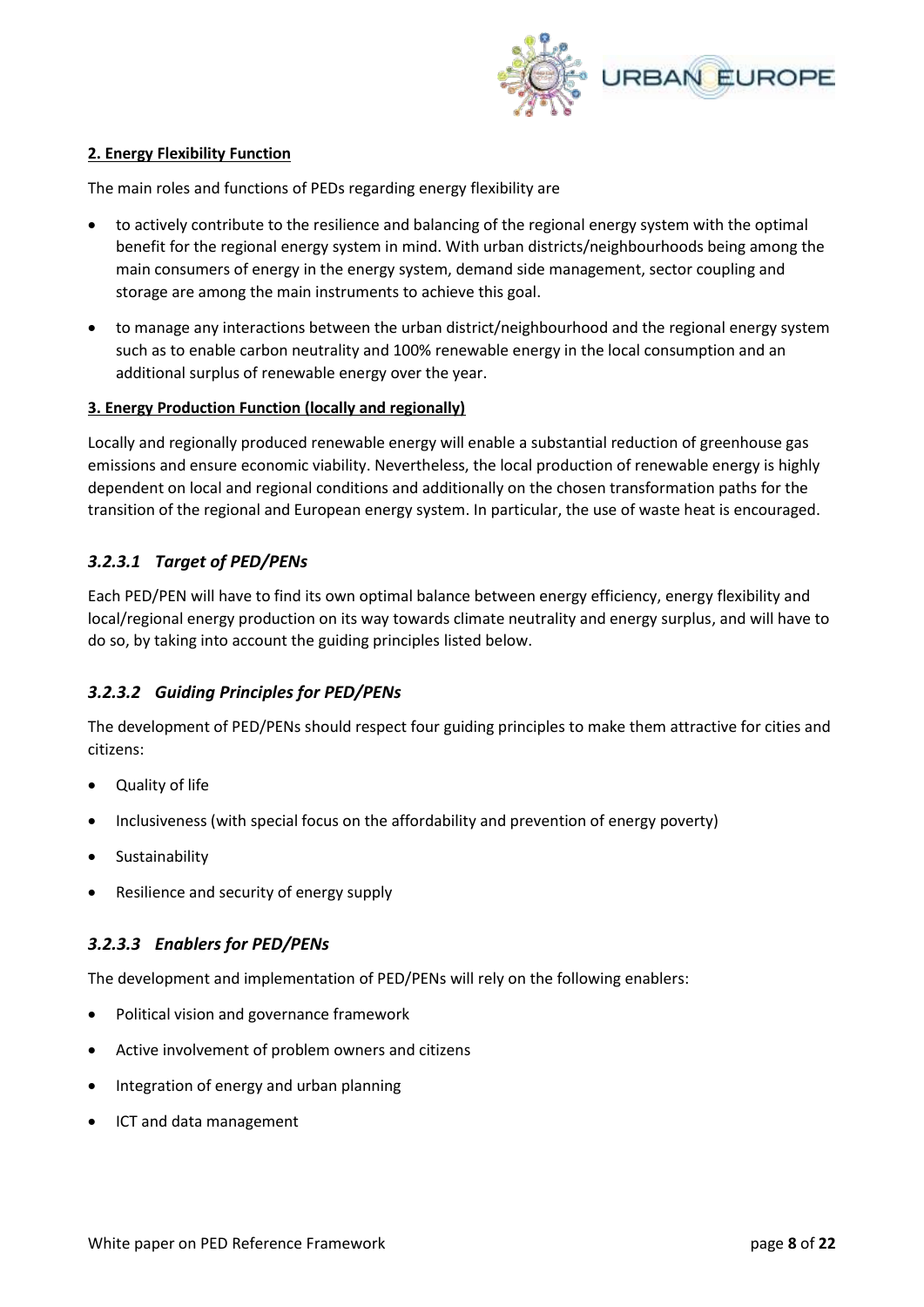

### **3.3 Outlook towards PED implementation**

For the application of the PED Framework, the following three-level approach will be used (*Figure 2*):

- (1) Development of a PED framework definition by the PED Programme,
- (2) Refinement and application of the PED Framework in the local and national context
- (3) Development of certifications and labels for PEDs by regional, national and European Standardisation and Certification Bodies.

# **PEDs: Framework, Methods, Certifications and Labels Three Level Approach**



*Figure 2: Three-level approach towards the application of the PED Framework* 

# **4 Description of the process towards a PED Framework**

The draft version of the PED Reference Framework was developed by the PED Project Management team as a basis for national consultations. This happened in consultations with urban stakeholders as the "problem-owners" and the PED Stakeholder Group. In particular, the process included the following steps:

- Draft PED definition in the SET Plan Action 3.2 implementation plan,
- Consultations with city representatives and other urban stakeholders in various countries, in particular collecting input at the PED Programme Cities Workshops (3 April 2019, Vienna), at the Mission Innovation Week Austria and in national expert workshops in the participating countries,
- Collaboration with EERA JPSC and SCIS: an EERA JPSC working group has developed a draft PED definition, reviewing and considering definitions from current projects and programmes and bringing in particular R&I perspective; collaboration included workshops on the PED definition on 6 May (Brussels) and 24 June 2019 (Copenhagen),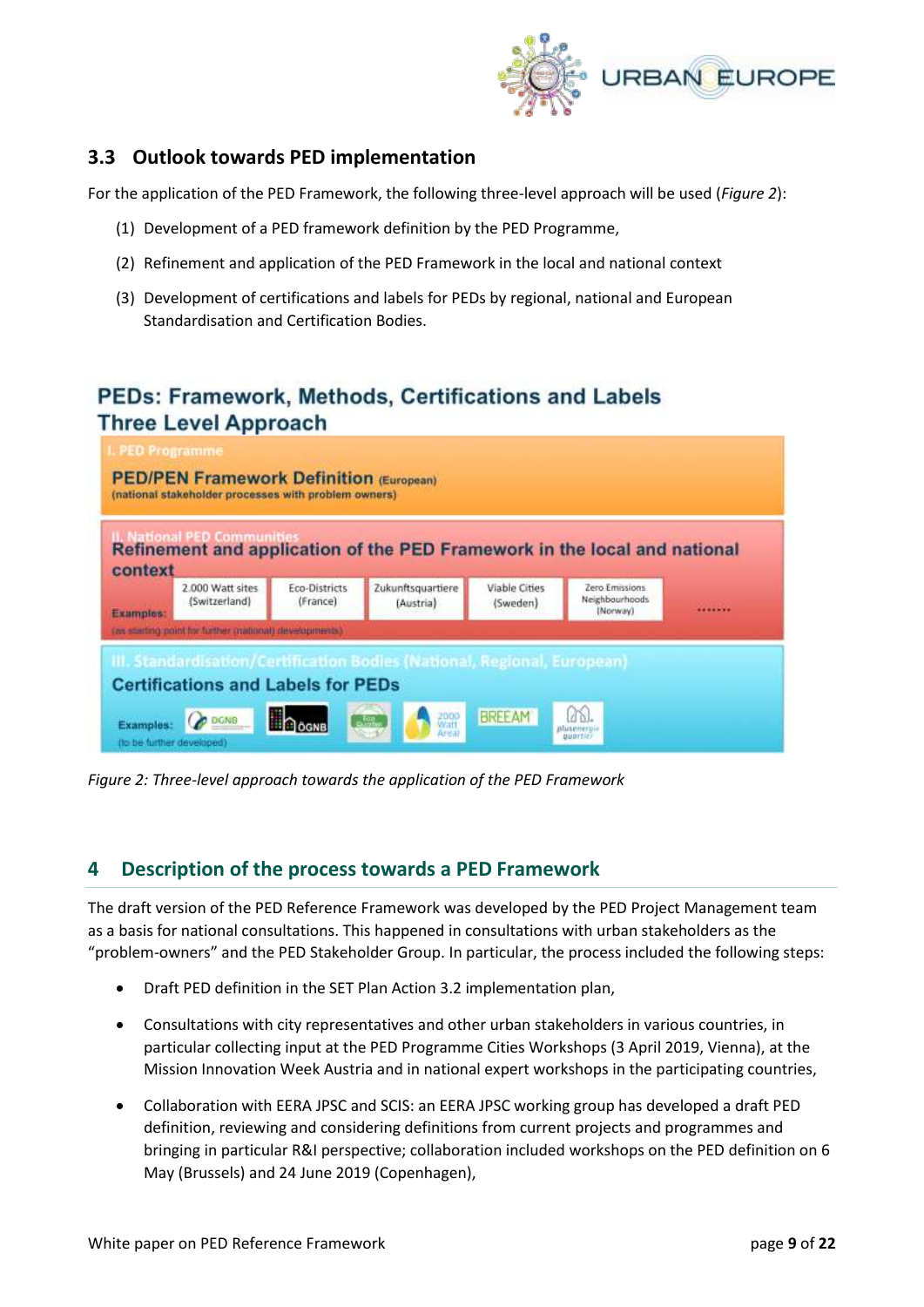

- Consultations within the PED Stakeholder Group in webinars and at the PED Stakeholder Group Meeting (19 June 2019, Brussels)
- Consultations with SET Plan Action 3.2 Steering Committee at the SC Meeting on 26/27 June 2019, Copenhagen

The process of national consultations regarding the first version of the PED Reference Framework (version 1.0) resulted in written feedback from Austria, Belgium (Brussels Region and Wallonia), Denmark, Finland, France, Germany, Norway, Sweden, The Netherlands and Turkey.

Furthermore, the draft version of the PED Reference Framework was been discussed at a dedicated workshop (9. October 2019, Namur) with participation of Swedish, Italian, Portuguese, Austrian and European stakeholders.

# **5 Feedback and key lessons from national consultations**

### **5.1 General remarks on PED Reference Framework**

#### **Accelerating the climate and energy transition is the main objective, regardless of the starting point**

According to several pieces of feedback in the consultation process, the most important aim of the PED Programme is to accelerate the climate and energy transition, regardless of the starting point in a specific district, city or country. Therefore, due to variations in the respective starting points, the PED Reference Framework needs to be broad and should leave room for national adaptions.

#### **PED Reference Framework should leave room for the specifics of neighbourhoods, cities and countries**

When developing Positive Energy Districts or Neighbourhoods, the specifics of the cities should be taken into account, such as density, type of buildings or access to renewable and waste energy.

Due to different planning cultures and ownership structures, there is no one-fits-all strategy regarding the implementation and replication of the PED/PEN concept. In particular, the very different legal frameworks require different approaches and strategies.

#### **Nearly-zero energy buildings and net-zero energy districts as starting points for PED/PENs**

The European initiatives regarding nearly zero-energy buildings (NZEBs) could be seen as one of the starting points and prerequisites for the realization of PED/PENs. Any energy consumption beyond the needs for these buildings, would make it almost impossible to provide a sufficient energy supply with renewables produced onsite.

Already in 2012, an in-depth study financed by the European Commission provided guidance to EU countries and the European Commission itself to ensure nearly zero-energy requirements become the norm for any new building in the EU.

The next necessary steps, shifting from individual buildings to the neighbourhood level, were taken by innovative frontrunner cities and project developers, funded by European funding programmes such as Concerto or the Smart Cities Initiative within Horizon 2020.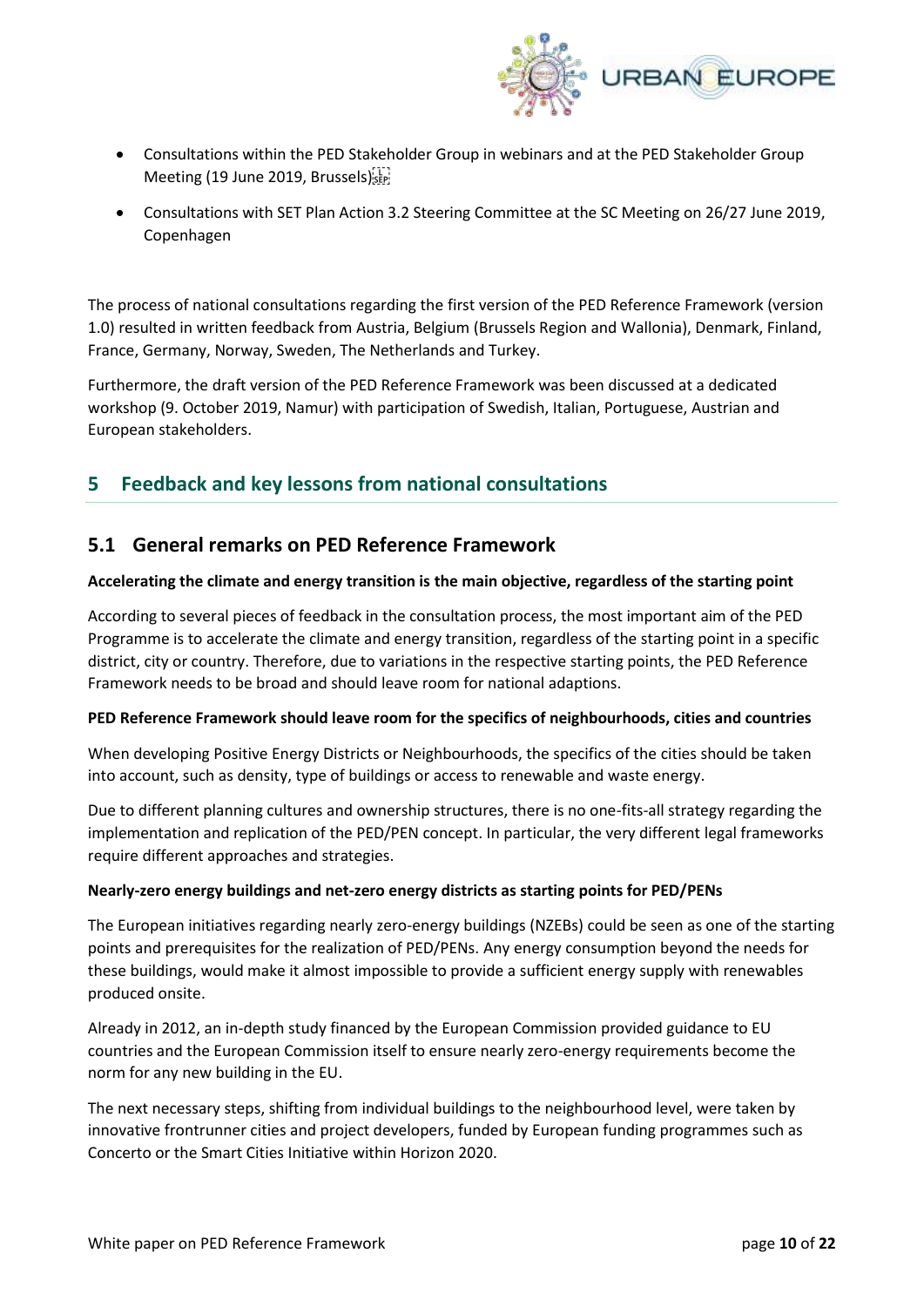

In this context, the realization of the PED concept could be seen as the next step towards an even higher ambition, regarding both, the energy standards, and the further minimization of  $CO<sub>2</sub>$  emissions.

#### **Openness for different technologies, no limitations on specific solutions**

As mentioned before it is important that the PED Reference Framework (and also further national PED definitions) leave sufficient room for the specifics of a neighbourhood, a city or a country to choose the most effective and efficient alternative to fossil fuels. All solutions should be welcome - as long as they are clean and sustainable.

#### **PED conceptualisation is "work in progress", building on running projects and existing initiatives**

The implementation of the PED concept is work in progress. There are no pre-defined or guaranteed recipes for success. However, it is obviously recommendable to build on already existing innovation projects and elements of PEDs.

Cities have already set up a multitude of local initiatives which touch upon important aspects of the PED concept, although they do cover all the dimensions of a holistic PED definition. Those initiatives can be considered steps towards PED realisation, in spite of being at different levels of maturity.

#### **Holistic concept and the consideration of systems perspective in all planning phases**

The PED concept is not about merely putting together different technologies. Rather, a holistic concept and the consideration of the systems perspective are decisive in all planning phases.

In this context, the need to experiment with integrated initiatives and projects, which gather all aspects of the PED concept, should be underlined. Such pilots should not only include new solutions for energy production but also legal, regulatory and social innovation and their integration into the local eco-system. The objective should be to build up PEDs from this holistic perspective.

#### **Energy aspects are usually not sufficiently integrated in urban planning processes**

In many cities, the necessary legal and strategic frameworks for the realization of PED/PENs are not yet in place. Very often, there is also a lack of a planning culture in city administrations or the personnel resources available might be insufficient.

In particular, the transformation of large (brownfield) areas to climate neutral city districts has a big potential for the development of PED/PENs but needs cooperation between administration, industry and research. Especially in case of heterogeneous ownership structures, cooperative planning processes are indispensable.

#### **Cooperation between citizens, businesses and public sector is prerequisite for the realization of PED/PENs**

The implementation of PEDs requires the cooperation of many stakeholders, where those, who invest into construction of, and supply for, the built environment, are the main problem owners. In addition to the citizens, these are (a) city administrations, (b) the real estate industry and (c) energy suppliers in particular.

The involvement of these stakeholder groups varies from country to country, also depending on the national legal and regulatory context. The starting points for national PED initiatives and realisation of PEDs are therefore different, with city administrations and the construction sector as first target groups.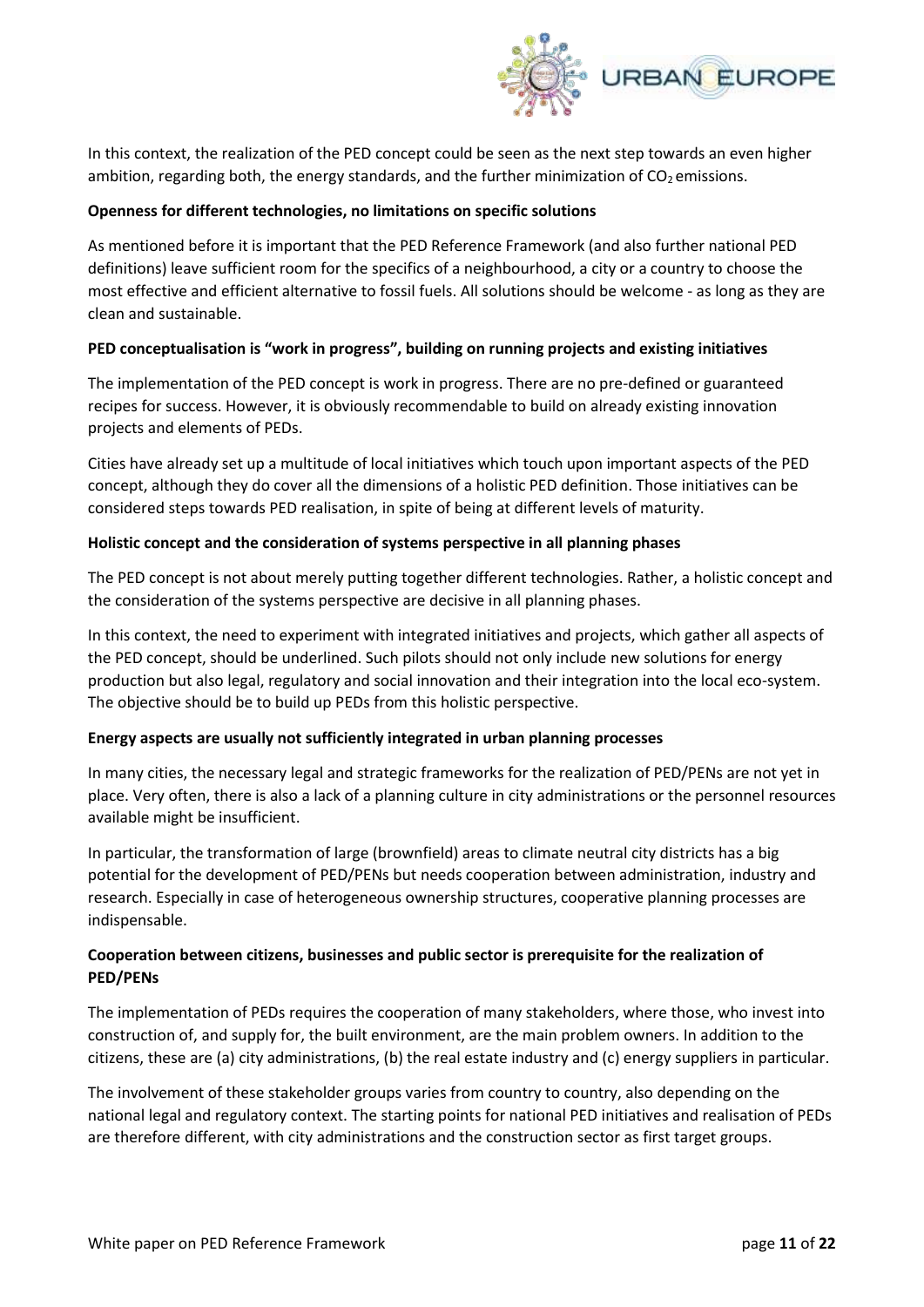

#### **Local energy suppliers and network operators play a decisive role and are important enablers or disablers for innovative energy concepts**

In European countries, very different ownership structures regarding heating (or cooling) networks can be observed. In some countries (e.g. Germany, Austria, Denmark, Switzerland) district heating is mostly supplied by public utilities. In other countries like France district heating networks are typically operated by private companies through a concession.

Thus, depending on ownership structures and legal frameworks, different approaches for cooperation between public and private stakeholders are needed. The viability of innovative energy concepts depends on the right mix of strategies, know-how and on the ambition of decision makers in city administrations and local politics.

#### **Policy frameworks are needed on different political levels**

In order to be able to realise climate-neutral districts and neighbourhoods like PED/PENs, there is a need for adequate policy frameworks and financial instruments. These frameworks will yet have to be created at different political levels, both at national and local, and to some extent, at regional level. The design of such frameworks depends on the competences of the various political and administrative hierarchies and needs to be different in each country.

In this context, capital and larger cities that do not only have the legal status as municipality, but also as a region, province or federal state, have more legislative powers themselves and therefore more options to shape the policy frameworks to their needs than might be available for other cities.

#### **Resilience und vulnerability of cities, security of energy supply**

Special attention should be given to the resilience and vulnerability of cities. In particular, the combination of the increasing complexity of urban systems, the interweaving of networks and the expected effects of climate change increase the vulnerability of cities.

The associated risks need to be studied systemically, taking into account cities' physical, functional and socio-economic vulnerability and the interactions and feedback loops at different spatial and temporal scales. Anyway, when it comes to risks, reducing dependence on energy imports helps to increase the security of energy supply.

However, energy autonomy on city scale is not the aim of the PED programme if this contradicts the guiding principles of cost efficiency and affordability, and gets into the way of the flexibility dimension of urban districts in the (renewable) regional energy system.

#### **Citizen participation and communication strategies**

Citizen participation and appropriate communication processes are important success factors for the realisation of PED/PENs. This will support acceptance for new technical solutions and stimulate necessary changes in personal lifestyles.

Several countries would appreciate a further know-how exchange regarding this topic and jointly work towards an integrated approach of combining social aspects with the physical goals and efforts.

#### **Provision of finance as a meta-enabler for PED/PENs**

Appropriate financing is a meta-enabler for the development of PED/PENs. Its importance is on equal level with legal and regulatory frameworks and suitable business models.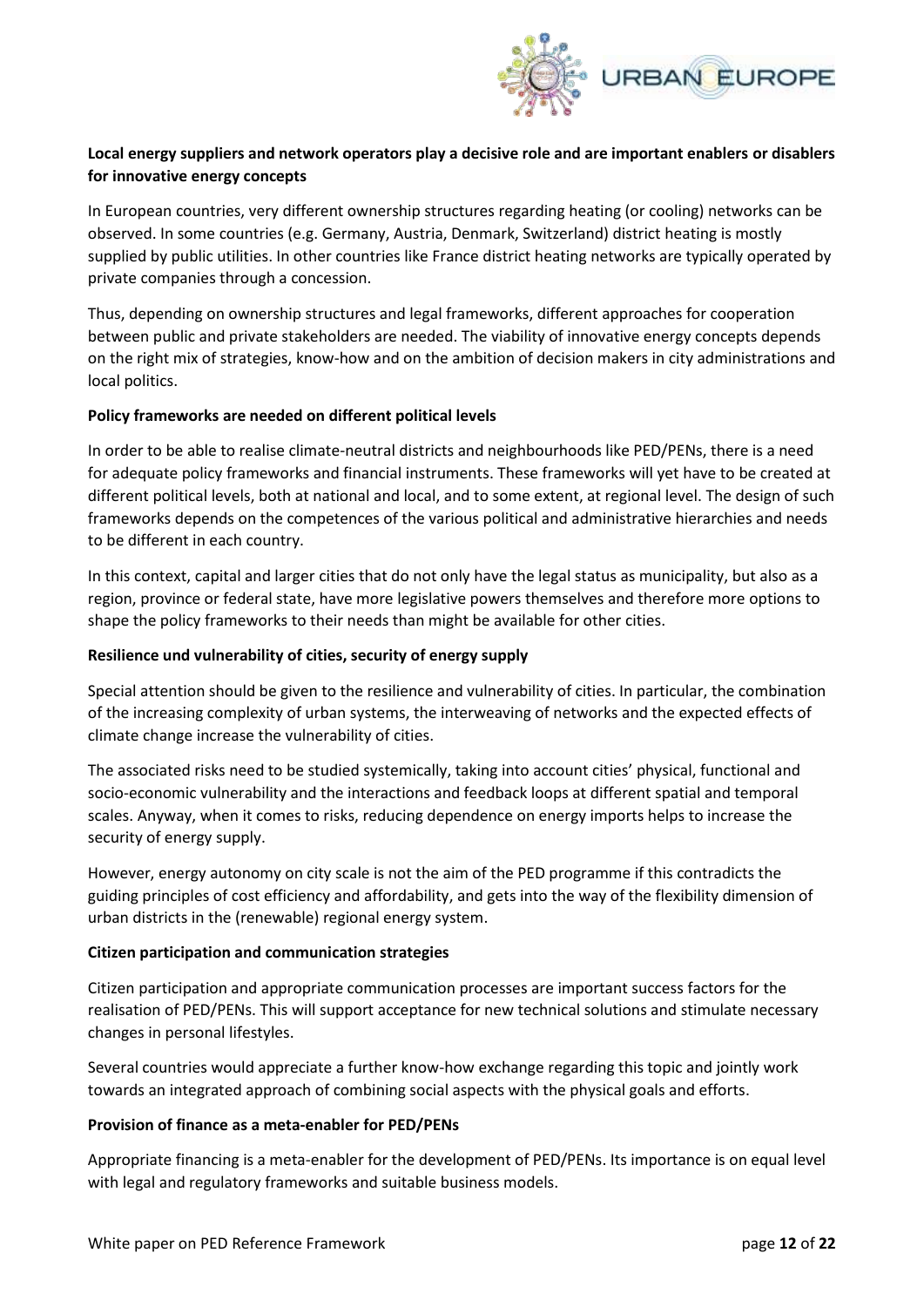

Yet, it will be important to address the financing requirements of all key stakeholders. Otherwise, the realisation of such holistic concepts might fail.

Nowadays, it is relatively easy and inexpensive - at least for the three main stakeholder groups (cities, real estate sector, utilities) in most of countries of the European Union - to obtain the necessary finance, due to the current economic environment and low interest rates.

However, this is only valid if the underlying business models are economically viable. Therefore, a predictable policy framework (including future energy and  $CO<sub>2</sub>$  taxation) will be an important enabler for ambitious projects.

#### **Connecting the PED Programme to an innovation approach is challenging**

SET Plan Action 3.2 is much more than a (transnational) R&D research programme. Indeed the initiative has very concrete and measurable objectives - implementation of > 100 PEDs by 2025 - with a strong focus on replication.

These objectives cannot be achieved through R&D activities alone. Rather, various support and programme measures are required, which must be developed on the basis of a dedicated innovation strategy. The experiences from national innovation programmes could serve as the starting point for the development of such a strategy.

#### **Regulatory sandboxes, living labs and testing environments**

Regulatory sandboxes, living labs and testing environments are tools for testing new technical solutions in a real life environment. In particular, this seems to be important in the PED context.

Approaches in European countries regarding such instruments are different and no uniform definition exists yet. By way of example, Germany has recently developed a dedicated strategy for regulatory innovations, called "Regulatory Sandboxes Strategy". Another example is the innovation strategy of the National Regulatory Authority for the energy sector in UK.

Such best practice examples could be possible blueprints for regulatory sandboxes and other testing environments regarding the PED initiative.

# **5.2 Feedback on specific aspects of PED Reference Framework**

#### **Energy efficiency first**

Among the functions, or dimensions, of the reference framework, energy efficiency should be always the first priority ("energy efficiency first"), as the space needed for the generation of renewable energy will always be limited in an urban environment. Technologies and solutions employed could be various and should not be restricted to certain sectors.

#### **Local or regional energy production**

Renewable energies can enable a substantial reduction of greenhouse gas emissions if they replace fossil fuel based energies. Nevertheless, the production of renewable energy is highly dependent on local and regional conditions, and on economic viability.

As an example, photovoltaic systems have the potential to substantially increase the share of renewables in the local electricity mix, whereas wind energy mainly appears in the regional context. Furthermore, the use of waste heat or geothermal energy could play an important role in many locations.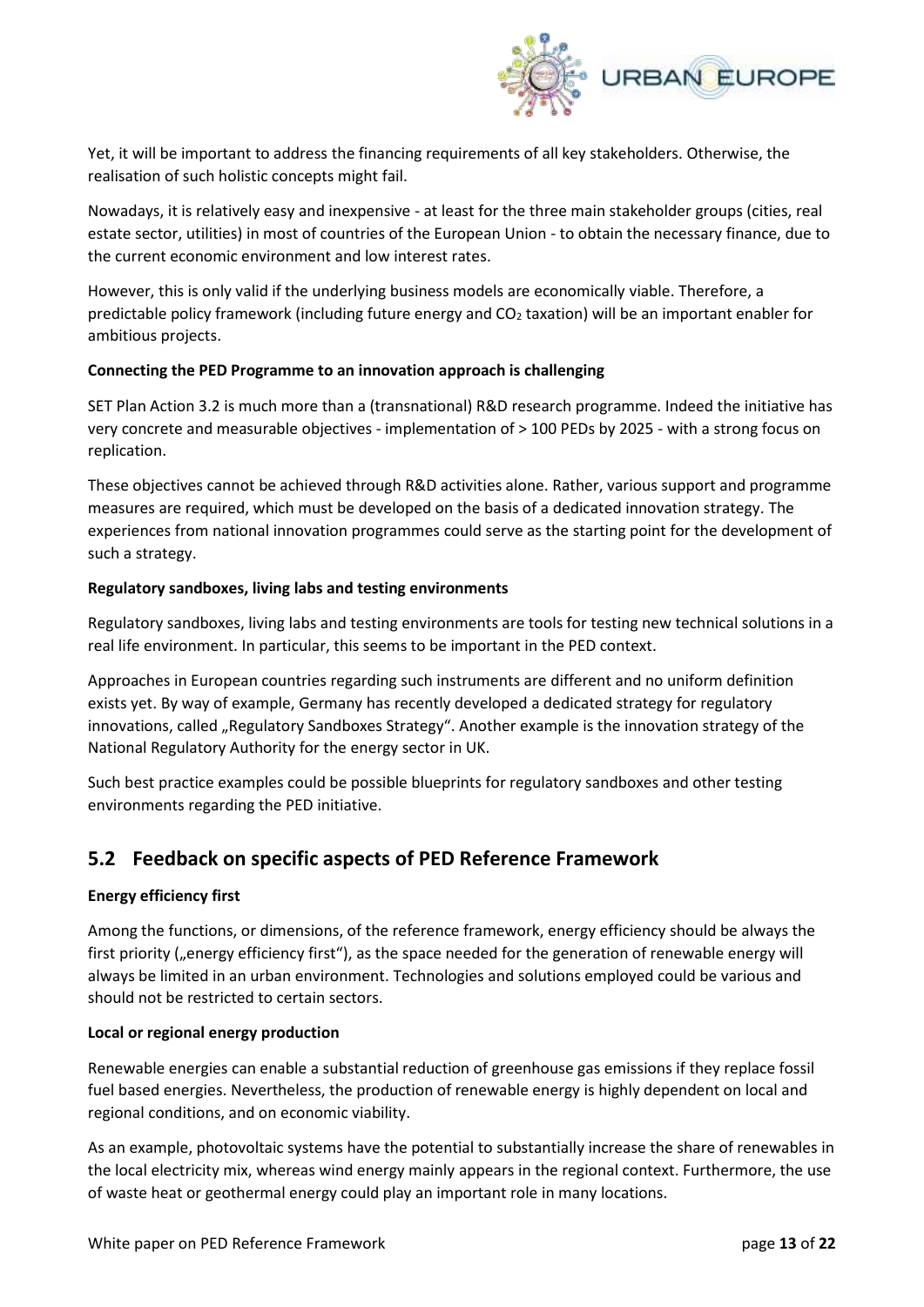

#### **Energy flexibility**

The energy flexibility function is closely linked to the flexibility concept defined in the implementation plan of SET Plan Action 4 *("Increase the resilience and security of the energy system")*. This concept refers to the important role, which urban areas have as the largest consumers of energy (apart from industrial production sites) in the future renewable energy system. The design and behaviour of PEDs will be a decisive enabling factor of any local and regional energy system.

Similarly, local and regional energy systems are the foundation of a secure and resilient European energy system, enabling the participation in inter-regional exchange of energy as well as in sharing responsibility to maintain the overall system, thus enabling a sustainable use of local and global resources.

These aspects represent the "flexibility" function in the PED Reference Framework. However, no in-depth discussion of the term was undertaken therein. Instead, reference has to been made to the implementation plan of Action 4, in which detailed explanation is provided as to why flexibility is so essential to address the challenges of future energy systems.

Therefore we refrain from a more detailed definition and concretization of the term "flexibility" and instead refer to the discussion and work in connection with SET Plan Action 4 and the Knowledge Community of ERA-NET Smart Energy Systems.

#### **Sector coupling and cross-sectorial integration**

Until now, energy infrastructures, such as e. g. electricity or heating systems and networks, have mostly been operated and optimized separately. However, there is a lot of technical and economic potential in taking advantage of synergy effects between the different sectors und networks. Due to the high density of infrastructures in comparison to rural areas, this is especially true in the urban context.

Sector coupling will become increasingly important in the near future. One example for technologies which enable sector coupling are heat pumps. They can convert energy back and forth between power and heat and are used frequently in urban areas, not the least at larger scale in district heating networks. The political discussion in some countries about the use of so-called "surplus" renewable electricity also refers to this potential. The Joint Programming Platform Smart Energy Systems has already initiated a dedicated Working Group "Storage and Cross Energy Carrier Synergies", which could be an interesting partner to further develop this discussion with regard to PEDs.

#### **Links between local, regional and European energy systems and their interactions are of crucial importance**

Local energy systems and networks should act as an integral part of the respective regional, national and European energy systems and markets. The interrelation and interaction between these different levels must be analysed and the strategic role of PEDs designed in a way, which gives urban areas a clear and specific role to play. Without this, an optimisation of urban energy systems would not be possible, neither in technical nor in economic terms.

#### New business models, future role of "citizen energy communities" (CEC) and "renewable energy **communities" (REC)**

As part of the Clean Energy Package, the European Commission introduced two new legal concepts, the so called "citizen energy communities" (CEC) and the "renewable energy communities" (REC). CECs and RECs constitute new types of entities regarding membership structure, governance requirements and purpose, and they strongly relate to the current national energy market frameworks.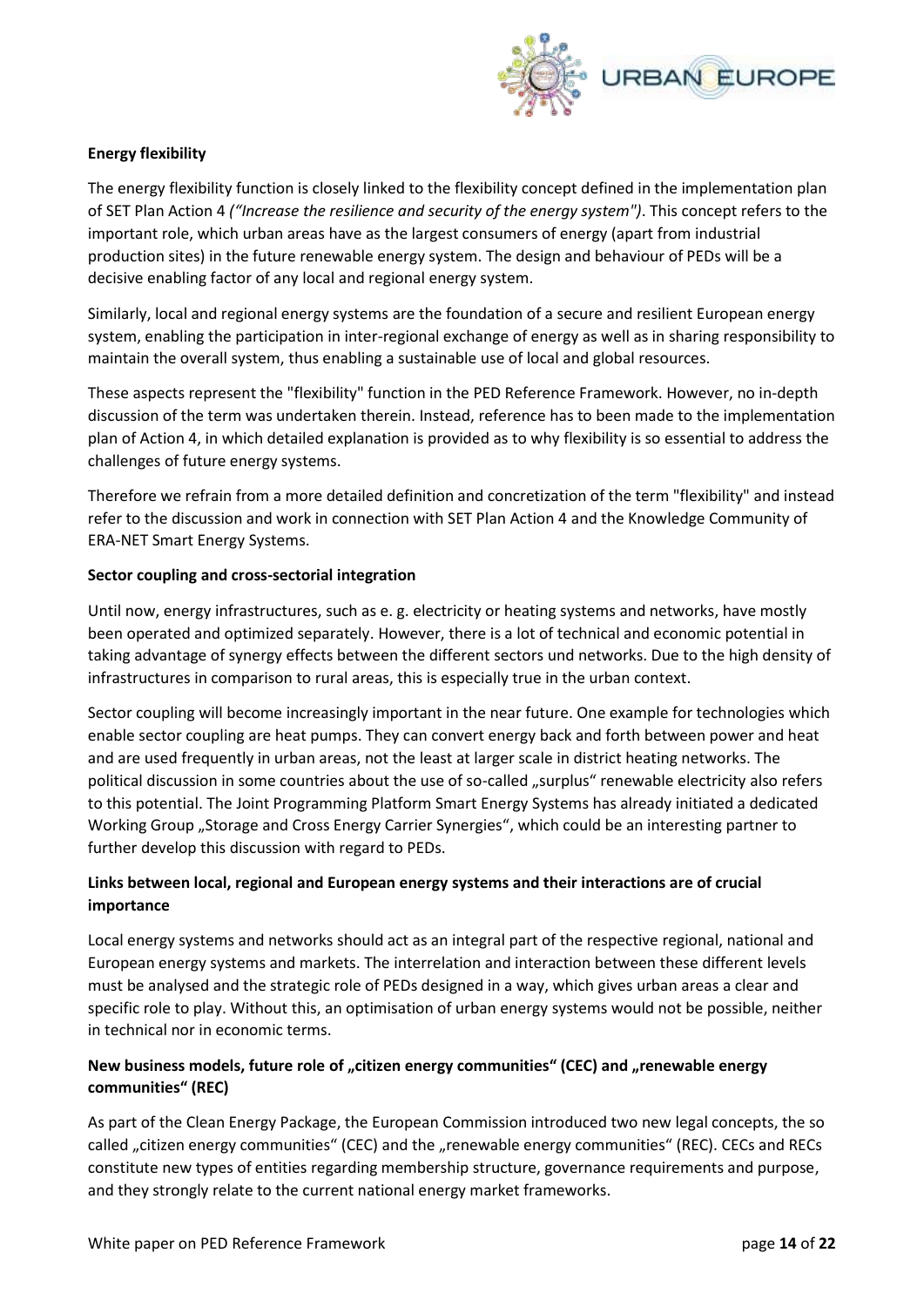

For example, electricity sharing could enable members or shareholders of CECs to obtain electricity from power generators within the community without being in direct physical proximity to the generating installation and without being behind a single metering point. Where electricity is shared, the sharing would not be subject to network charges, tariffs and levies related to electricity flows.

Furthermore, the new rules aim at allowing citizen energy communities to become distribution system operators either under the general regime or as 'closed distribution system operators'. Once a citizen energy community is granted the status of a distribution system operator, it could be treated as, and be subject to, the same obligations as a distribution system operator.

The possibilities of CECs and RECs depend mainly on the implementation of the European directives into national legislations. Many associations and organisations, including those of civil society, have already looked into the possibilities and limitations of the new legal frameworks.

#### **More open definition of "urban areas" is needed**

According to the feedback received from the national consultations, the definition of "urban areas" might be too demanding. Therefore, in the updated version of the PED Reference Framework the term "urban areas" was replaced by "urban areas or groups of connected buildings", which would would complement define PENs as "Positive Energy Blocks".

#### **Definition of district or neighbourhood size**

The size of a district or neighbourhood was not defined in the PED Reference Framework, due to the various conditions in different Member States. However, it may be appropriate to create a definition of the size of a PED/PEN at national level. At least it can be said that a PED/PEN will be a group of connected buildings (respectively, more than one building).

#### **Definition of system boundaries and the terms "local" and "regional"**

It should be noted that also the definition of the terms "regional" and "local" has been left open on purpose. In particular, the sizes of regional and local energy systems vary depending on national and regional circumstances.

Furthermore, the complexity of energy systems and networks might require system boundaries of various subsystems to be defined differently sector by sector. Various functional boundaries must be taken into account, depending on existing networks and infrastructures and their underlying physics. Thus, there will also be differences in the definition of system boundaries between regions and countries , depending on interconnections with neighbouring regions or countries .

#### **Existing building stock as main challenge for achieving climate neutrality in cities**

The PED/PEN concept has so far almost exclusively been implemented in new urban development areas. However, the biggest challenge for achieving climate neutrality in cities presents itself in the existing building stock. The challenges in this respect are even more diverse, especially regarding social and organisational aspects.

#### **Green und blue infrastructures are important building blocks for climate change adaption strategies on district and neighbourhood level**

Green and blue infrastructures have an important role to play in PED/PEN concepts and many cities have already developed and endorsed citywide strategies regarding such infrastructures.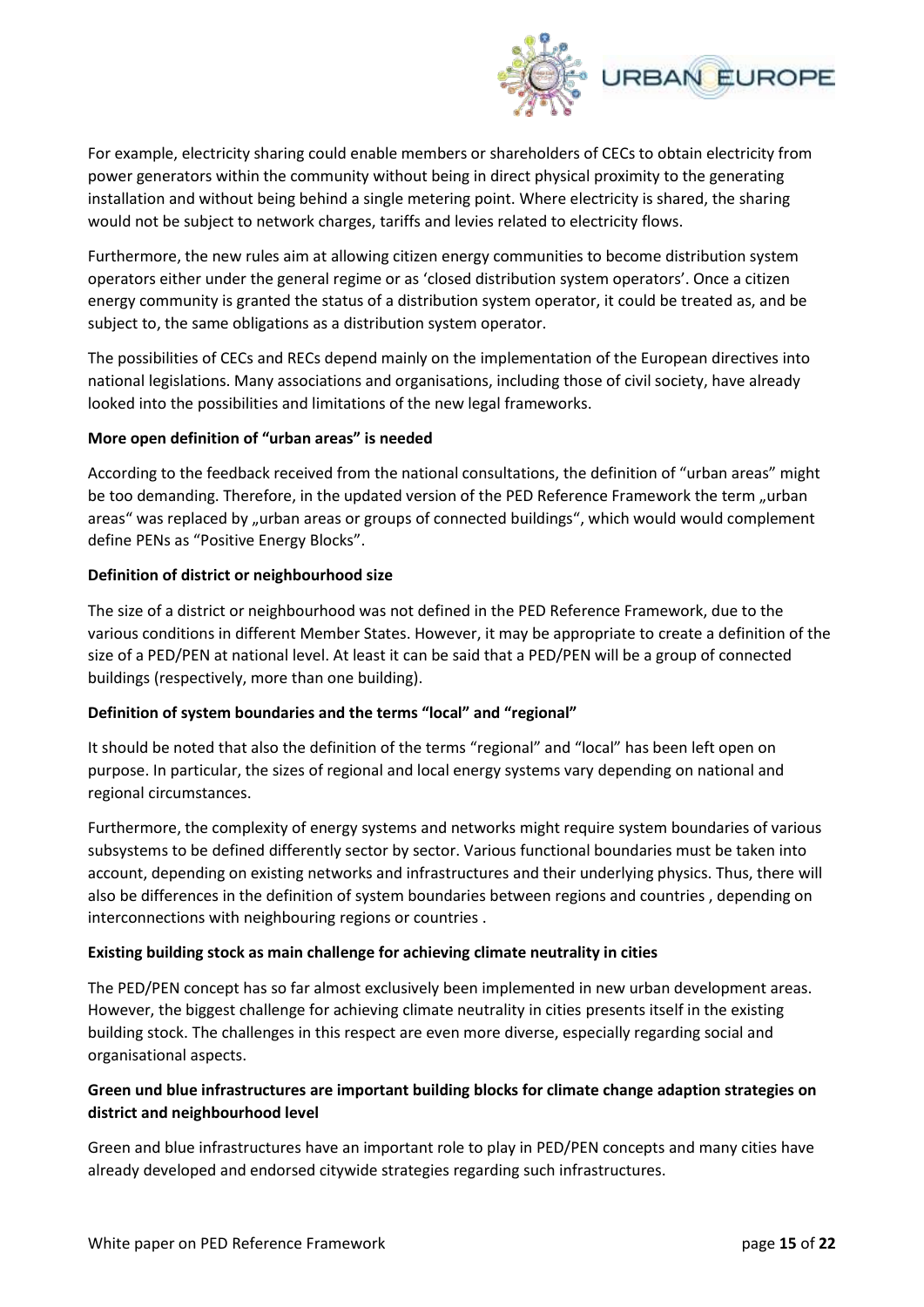

However, they usually do not have access to practical tools for quantifying the benefits of these infrastructures. Therefore, the development, validation and piloting of such tools should also be supported by the PED programme.

#### **Developing the role of mobility in the PED Reference Framework**

A large part of our energy is consumed in the mobility sector, and therefore CO<sub>2</sub>-reduction in local mobility is a major challenge in the development of climate-neutral districts and neighbourhoods.

New technical and organisational solutions for sustainable urban transport will be conceptualised and tested in real life conditions. Furthermore, appropriate solutions for sustainable city logistics will be developed.

Finally, calculation methods are needed in order to determine and allocate the energy consumption and  $CO<sub>2</sub>$  emissions and their reduction potential. Initial approaches for such assessments have already been developed in certain countries and could be used and adapted for others.

#### **Tackling affordability of housing and fighting energy poverty as main aspects of inclusiveness**

Affordability of housing and energy poverty has become a widely recognised challenge in the EU. The issue of energy poverty has recently been addressed in a report by the Joint Research Center of the European Commission estimating that more than 50 million people in Europe were experiencing energy poverty already in 2018.

This publication looks at the emerging trends in the efforts to tackle energy poverty and could therefore serve as a useful starting point for further discussion regarding inclusiveness and energy poverty in the PED/PEN context.

#### **Proper consideration of user behaviour and peoples lifestyle**

Changes in user behaviour and personal lifestyle are essential for realising the PEN/PED concept. During the implementation phase of PED/PENs, behavioural changes will be monitored (regarding comfort issues, mobility behaviour, etc.) and addressed with the users in a co-creative setting with awareness raising as an important element.

The related fields of research require new innovative concepts such as the living lab approach, which can be used comprehensively and further developed in this context.

#### **More focus on business cases and models**

The PED programme has a clear mission of implementing 100 PED/PENs in Europe by 2025. For this reason, the national consultations have emphasized the importance of suitable business models, which should be investigated in a dialogue with the main problem owners.

# **5.3 Feedback regarding calculation methodologies and system boundaries**

#### **Framework conditions for calculating a PED/PEN**

The calculation of energy consumption and related  $CO<sub>2</sub>$  emissions in PED/PENs requires a common agreement on the system boundaries. Unfortunately, European countries have very different starting conditions where the production and uses of renewable energies are concerned. In addition, European energy market have become transnational, and this the exchange of electricity across national borders must be taken into account as well.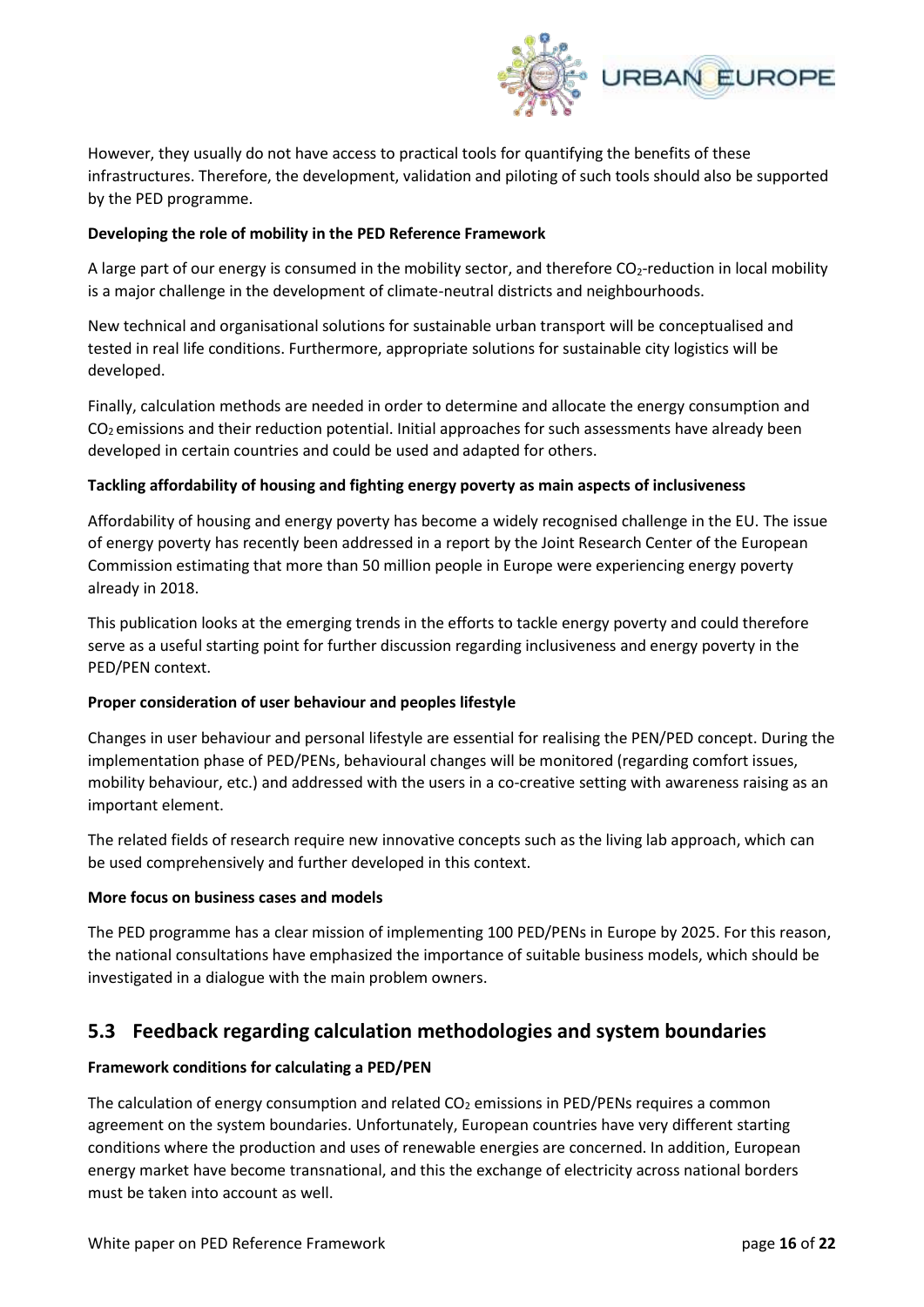

Therefore the PED Reference Framework does not contain any specifications regarding the evaluation and calculation of energy consumption or  $CO<sub>2</sub>$  emission. Rather, the corresponding (methodological) questions will be left open for more detailed definitions, which will be developed together with regional and national problem owners.

#### **Accurate calculation of CO<sup>2</sup> emissions is complex**

Due to the interdependences of the regional, national and European energy systems and markets, the characteristics of fluctuating renewable energy production needs to be properly considered.

A review of current calculation methods will be undertaken, which will include an hour-by-hour approach, as well as a marginal power plant approach, in order to take into account the fluctuating nature of renewable sources. Calculation methods based on annual averages would not fit this requirement, as they would not take into account whether local electricity production in a PED/PEN replaces electricity from coal- or gas-fired power plants or from renewable sources.

The necessary methodologies and calculations tools are currently not available in most countries. Therefore, integrated optimisation methods and practice-orientated planning tools for the evaluation of energy concepts on the basis of an hourly resolved marginal power plant analysis will be developed.

#### **Life cycle analysis (LCA) principles and approaches**

The PED Reference Framework clearly states that embedded (grey) energy will be taken into account when implementing a PED concept. In addition, several national statements emphasised that LCA principles should be used to address the energetic and ecological footprint of goods and services.

Challenges in the PED context include the adaptation and simplification of existing LCA methods for practical use. In some countries there are already initial approaches to calculating embedded energy in district and neighbourhood concepts. These methodologies should be adapted to be used in other countries.

#### **Import of fossil fuel from outside the boundaries of the PED/PEN - how to deal with the transformation phase?**

The switch from fossil fuels to renewable energy sources is only possible step by step. In this context, transformation strategies have been developed in recent years at various levels (European, national, municipal) that differ from country to country.

Therefore, concepts will be needed, describing the transition process from fossil to renewable energies in PED sites during the transformation phase towards 100% renewable energy. This is particularly relevant regarding the transport sector, but also for innovative energy concepts with natural gas-fired CHP plants. For strategic and certification purposes a methodology will be developed to assess the remaining share of fossil fuels in a PED/PEN in terms of energy and  $CO<sub>2</sub>$  balancing.

# **5.4 Feedback regarding focus and ambitions of the PED Programme**

#### **Challenge of creating energy neutral neighbourhoods is already immense – in some countries no particular focus on producing more energy than consumed**

The goal of reducing  $CO<sub>2</sub>$  emissions to zero and additionally even achieving a local energy surplus is quite ambitious. Not all countries or cities already see themselves in a position to achieve this goal or request it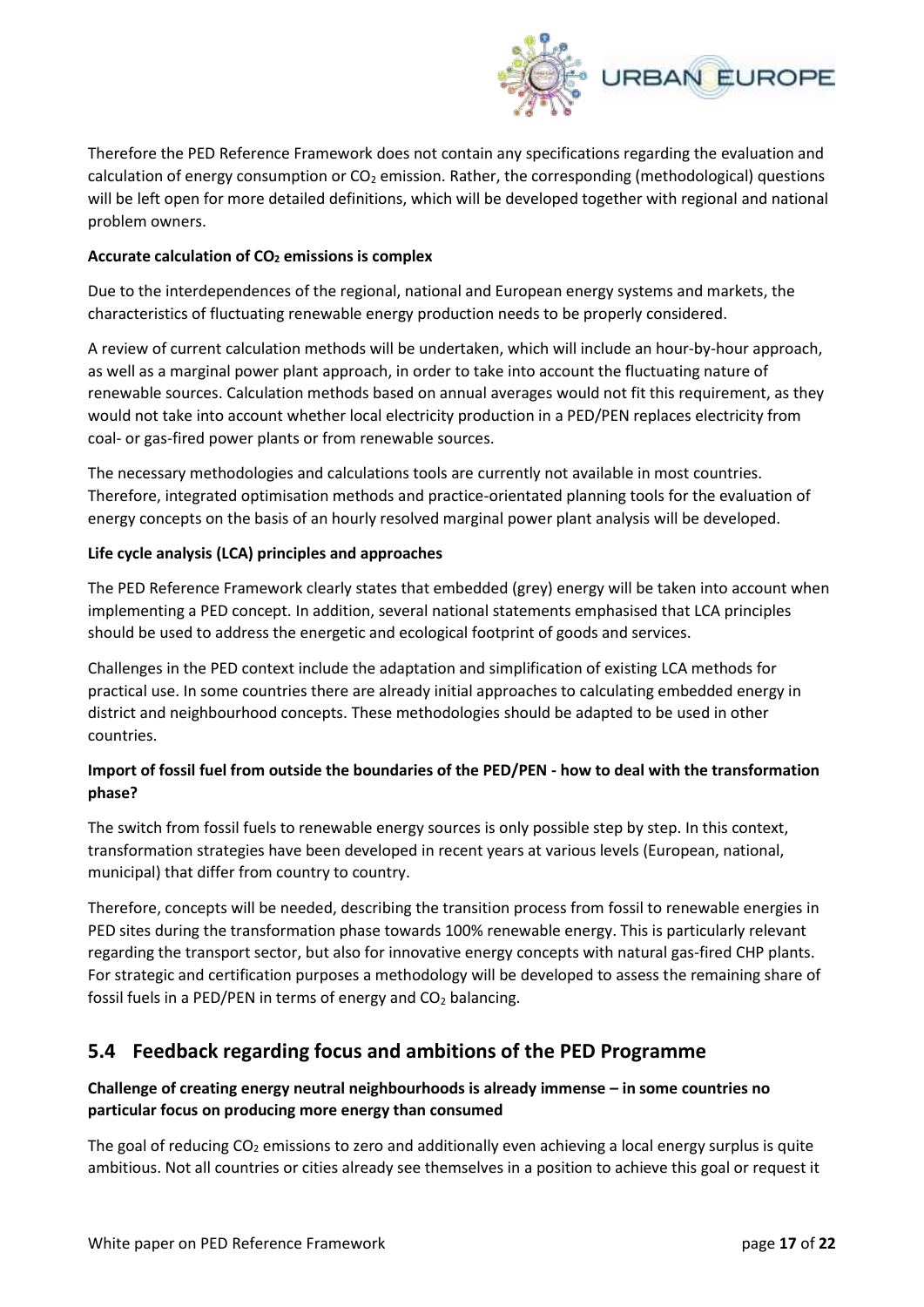

from project developers (e.g. through binding requirements in zoning plans, urban development contracts or similar).

In contrast, achieving a local energy surplus or net zero  $CO<sub>2</sub>$  emissions are the central goals of many national programmes and initiatives. Thus, different levels of ambition within the European PED programme will be inevitable.

For example, the Netherlands make it clear in their statement that they do not focus on positive energy districts in the sense that a district should produce more energy than it uses. However, they do not exclude it either but place more focus on replication instead.

#### **Possible increase of requirements for PED/PENs during the duration of the programme**

As mentioned above, the requirements for PED/PENs will be probably different both nationally and locally. In this respect, a balance of interests must be found between different objectives (e.g. level of ambition regarding innovation vs. possible replication). Gradually increasing the minimum requirements for PED/PENs during the duration of the programme seems to be a suitable approach for harmonizing the different national levels.

#### **Overcoming legal barriers is crucial for the implementation of PED/PENs and the success of SET-Plan Action 3.2**

The PED initiative goes beyond technical innovations. Therefore, many comments have stressed the importance of a holistic and integrated approach in the conceptualisation and realisation of PED/PENs and pointed out a variety of legal obstacles for their implementation. Examples for such legal barriers are the difficulties regarding the direct exchange of renewable electricity between households or the legal classification of battery storage systems.

#### **Realization of 100 PEDs is ambitious, but only the start – even more focus on replication and scaling up the energy transition**

The goal of implementing more than 100 PED/PENs by 2025 is very ambitious. Nevertheless, it must be emphasized that this is only the beginning of the initiative to make urban districts and neighbourhoods climate-neutral.

In addition to new development areas, the existing building stock represents a major challenge. Thus, the transformation of the energy system towards 100% renewable energy cannot succeed without a massive reduction of energy consumption in urban areas.

Several statements from the national consultations therefore stressed that even more focus should be placed on replication and an upscaling of the energy transition. In particular, one of the key questions raised in the Dutch feedback and for the PED initiative as a whole is:

#### **How do we** *learn and experiment* **in those neighbourhoods so that all the other neighbourhoods in Europe can follow?**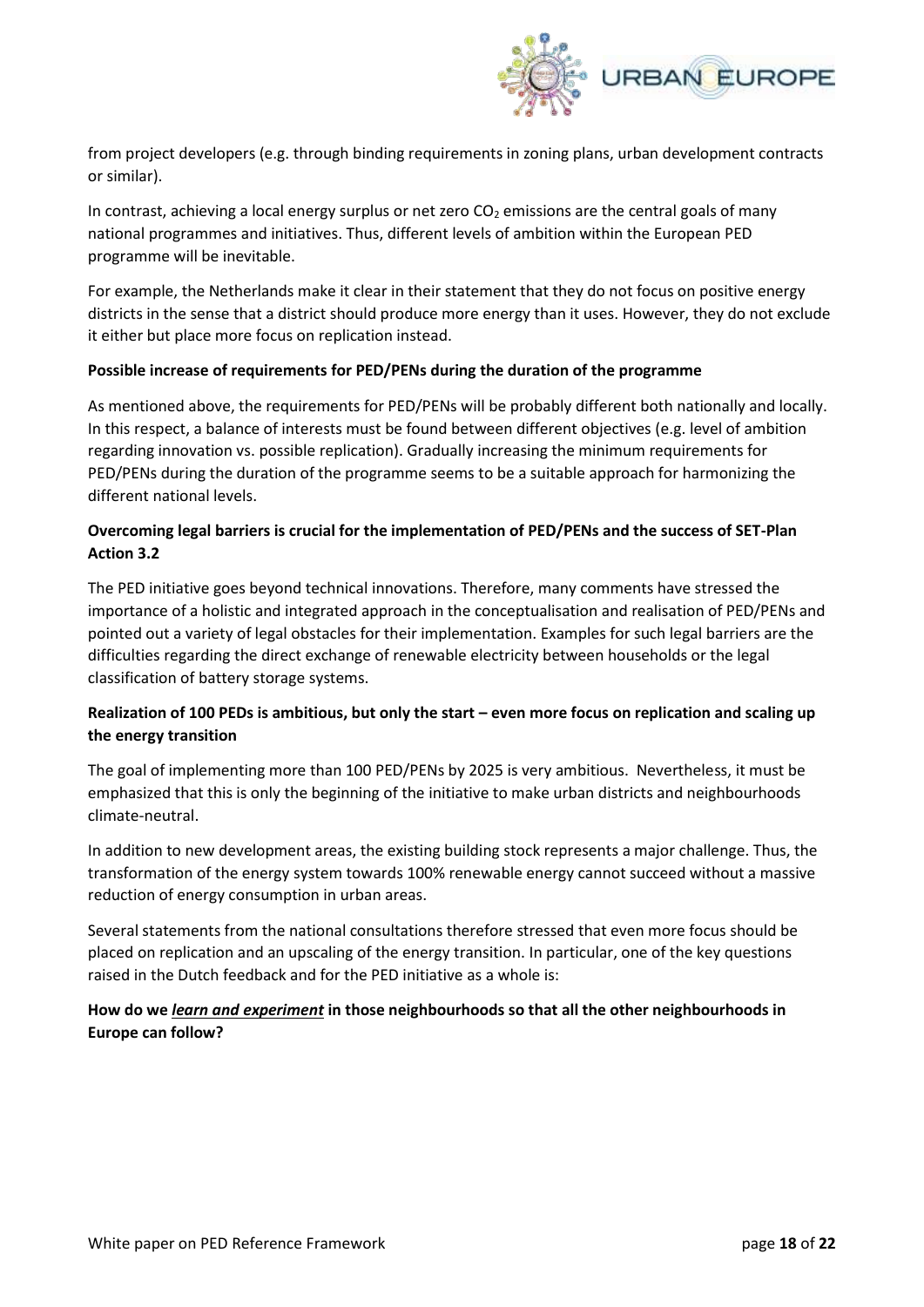

# **6 Summary conclusions, recommendations and further questions**

### **6.1 Summary conclusions and recommendations**

The PED initiative created by SET-Plan Action 3.2 in close collaboration with the JPI Urban Europe is a mission-oriented research and innovation programme with a keen focus on the implementation of more than 100 PED/PENs in Europe by 2025.

In this respect, the following measures are proposed and recommended to accompany the forthcoming transnational calls for proposals:

#### **Know-how exchange between national funding agencies (at programme level)**

Several participating countries are already operating integrated national research and innovation programmes which address the PED/PEN challenge (or at least important aspects thereof). Examples include the Swedish "*Viable Cities"* programme, the Austrian R&I programme *"City of Tomorrow"*, the German research funding initiative *"EnergiewendeBauen"* or the Dutch "*Programme for natural gas-free neighbourhoods"*.

In order to sharpen the transnational PED initiative as well as the respective national programmes, a knowhow exchange between interested national programme owners and funding agencies is recommended (also addressing further organisations such as supportive agencies or institutions in charge of accompanying research).

#### **Know-how exchange between cities and city administrations**

Local politicians or city administrations are among the most important key actors for initiating PED/PENs. Cities have already highlighted their need for additional capacities in terms of personnel and know-how, the PED initiative will look into the design of direct (also financial) support mechanisms for city administrations as an important part of future transnational R&D funding.

Direct know-how exchange between city administrations is recommended as well. For this, existing city networks can be used. In a first step, regional clusters along related languages seem to be a suitable option. Regional networks could be e.g. the Nordic countries, the Mediterranean area, CEE/SEE countries and the DACH region (Austria, Germany, Switzerland).

#### **Know-how exchange between real estate developers and other industry stakeholders**

The real estate industry is an important stakeholder group, and one of the main problem owners involved in the implementation of the PED concept. However, many real estate (sub)markets are nationally orientated and highly fragmented, especially with regard to the housing industry (e. g. co-operatives and other non-profit (sub)sectors).

Due to the high complexity and fragmentation of the building sector, the know-how exchange could be initially stimulated among a few countries (e.g. between Switzerland, Austria and Germany, or between individual Nordic countries).

#### **R&I funding collaboration on energy systems and networks**

Network operators and energy suppliers need to be addressed as problem owners in the implementation of PED/PENs in similar ways as the real estate industry, especially regarding heating or cooling networks.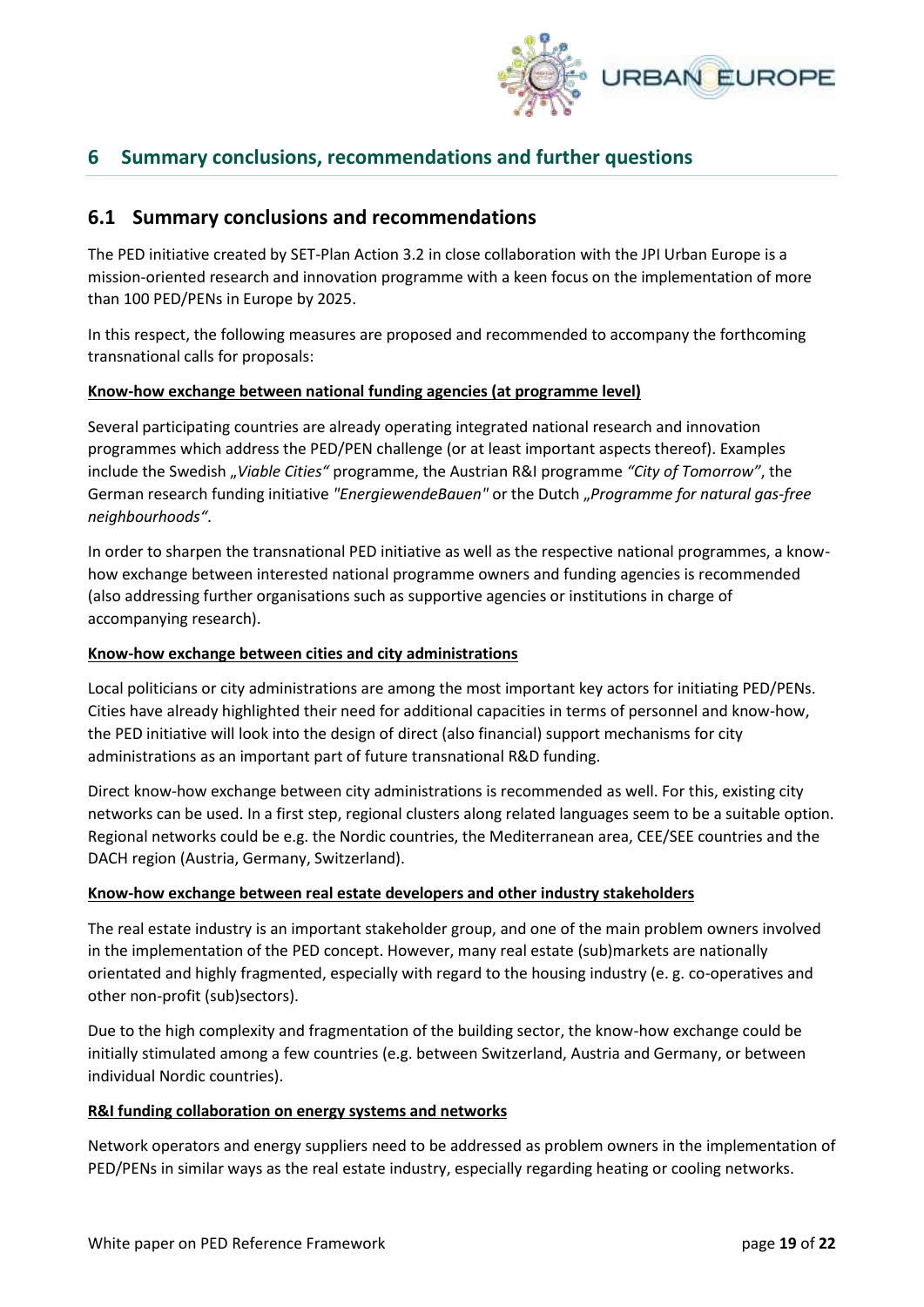

As the relevant R&D and implementation challenges are also being discussed within SET-Plan Action 4, a close cooperation with this initiative and the Knowledge Community of the Joint Programming Platform Smart Energy Systems will be undertaken.

#### **R&I funding collaboration on buildings and on heating and cooling systems**

The SET Plan Implementation Working Group 5 on Energy Efficiency Solutions for Buildings has set up ambitious goals for the development and implementation of energy-efficient buildings, which specifically address "new materials and technologies for energy efficiency" and "cross cutting heating and cooling technologies for buildings". Those thematic areas will be developed further for their use in PED/PENs in close collaboration with SET Plan WG 5.

#### **Supportive cross-country comparisons**

Some challenges regarding the implementation of PED/PENs affect a large number of different key actors and stakeholders. The following topics and issues would warrant an in-depth cross-country comparison and identification of the most important "lessons learned":

#### *Cross-country comparison:* citizen participation, social aspects

The following questions should be addressed in particular:

- Which projects and initiatives have been successful? Which not?
- What have been critical success factors? What are the main barriers?
- Which approaches are suitable for new urban development? Which for existing neighbourhoods?

#### *Cross-country comparison:* new innovative business models

The following questions should be addressed in particular:

- Which business models have successfully worked out? Which have not?
- Which implementation barriers regarding innovative business models have been removed so far (at national, regional or municipal level)? Which are still remaining?
- Which of them are (only) relevant for pilot projects? Which could be crucial for further replication?

**Cross-country comparison:** calculation and balancing of CO<sub>2</sub> emissions

The following questions should be addressed in particular:

- Which methodologies for the calculation of  $CO<sub>2</sub>$  emission are used nationally?
- Which adjustments are under discussion? (if any)
- Is the calculation of  $CO<sub>2</sub>$  emissions done on an hourly basis? Or based on annual averages? Is the marginal power plant method applied?

#### *Cross-country comparison:* standardisation and certification of PED/PENs

The following questions should be addressed in particular:

- Is there already a national certification for PED/PENs available?
- If no: What other certifications (at building or district/neighbourhood level) could be the basis for such a certification? Which aspects are already addressed/included? Which aspects are still missing? (e. g. mobility or grey energy)

#### *Cross-country comparison:* regulatory sandboxes

The following questions should be addressed in particular:

Do regulatory sandboxes already exist at national or regional level?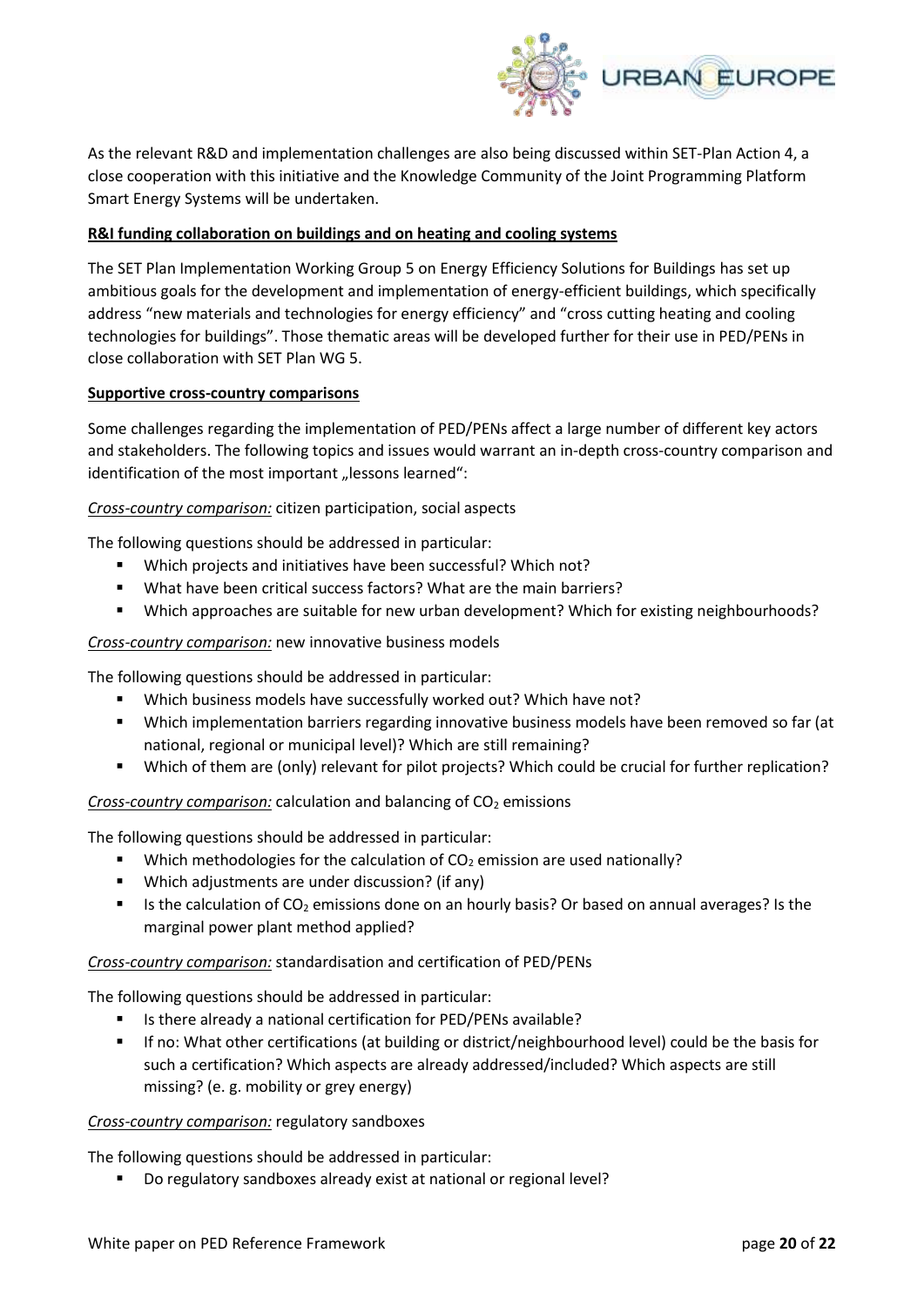

- How have they been legally implemented? What have been the most important success factors? Which obstacles have still to be overcome?
- What are the most important experiences gained? What has worked out? What not?

In the context of such a cross-country comparison it is worth to mention that The Netherlands have already started a national knowledge sharing programme and platform for all Dutch municipalities working on sustainability in the built environment.

The Dutch colleagues have already identified six main topics as particularly relevant for municipalities. These topics and related key questions could be also relevant for an in-depth cross-country comparison and evaluation:

#### 1) Organisation and coordination

#### *Key question(s):*

*How can a municipality support or coordinate the developments, neighbourhood by neighbourhood?*

2) Financing

#### *Key question(s):*

*What does the business case look like? What opportunities for finance are there? (for municipalities, for private home owners, for housing corporations etc.)*

3) Data

#### *Key question(s):*

*Which data are necessary to make the right decisions? (energy use, energy system, building stock etc.) This is especially relevant when you start to scale up from one or two neighbourhoods to the entire city.*

#### 4) Technological solutions

#### *Key question(s):*

*What alternatives to natural gas are available? What does this mean for the building stock and for the energy system? What innovations are expected in the short and long term?*

#### 5) Legal aspects

#### *Key question(s):*

*What legal opportunities do municipalities have to implement plans for sustainable neighbourhoods? What are the challenges in national and European law? (For example regarding public procurement, state aid, but also spatial planning and ownership rights).* 

#### 6) Participation and communication

#### *Key question(s):*

*How do you involve inhabitants in the project? What is important to them? When do they see the need to participate? What are best practices for communication and participation?*